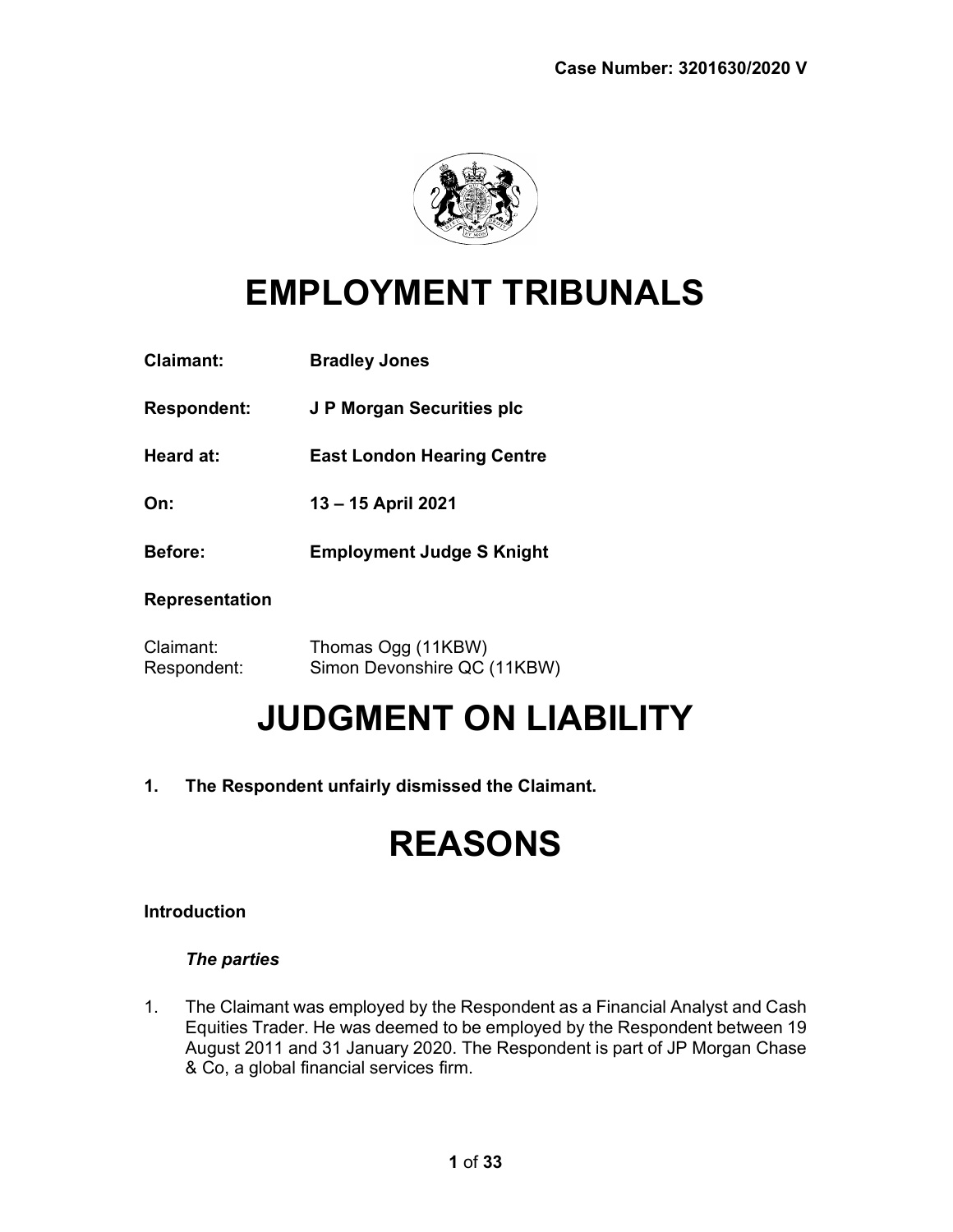## The claims

- 2. The Claimant was dismissed for alleged gross misconduct. This related to a series of trades on 6 January 2016. At around 15:00 that day, the Claimant entered and deleted in quick succession two sell orders ("the 2016 Sell Orders") for shares in Logitech International ("LOGN").
- 3. The Respondent's surveillance systems immediately identified the 2016 Sell Orders as potential market abuse. On 20 January 2016 the Claimant was interviewed by the Respondent's management about the 2016 Sell Orders. No further action was taken against the Claimant at the time.
- 4. However, on 9 December 2019 the Claimant was suspended. He was later invited to a disciplinary meeting in respect of the 2016 Sell Orders. On 31 January 2020 the Claimant was summarily dismissed for alleged gross misconduct, because of the 2016 Sell Orders.
- 5. The Claimant now claims for unfair dismissal.
- 6. On 9 April 2020 ACAS was notified of the Claimant's claim under the early conciliation procedure. On 23 May 2020 ACAS issued the early conciliation certificate. On 18 June 2020 the ET1 Claim Form was presented in time. On or around 24 August 2020 the ET3 Response Form was sent to the Tribunal.

#### The issues

7. Before the hearing, the parties agreed to a list of issues. It appears at Annex 1 to these Reasons.

#### Procedure, documents, and evidence heard

#### **Procedure**

- 8. This has been a remote hearing which has been consented to by the parties. The form of remote hearing was "V: video whether partly (someone physically in a hearing centre) or fully (all remote)". A face-to-face hearing was not held because it was not practicable due to the COVID-19 pandemic and no-one requested the same.
- 9. All participants attended the hearing through Cloud Video Platform.
- 10. At the start of the hearing I checked whether any reasonable adjustments were required. Those in attendance confirmed that none were required.

#### **Documents**

- 11. I was provided with an agreed Hearing Bundle comprising 608 pages. In addition, the parties both provided helpful written opening submissions.
- 12. Witness statements from the Claimant, Benjamin Tappin (a colleague of the Claimant), Charles Bristow (investigating and disciplining officer), Trevor Mullin (a senior member of staff responsible for compliance issues), and Pranav Thakur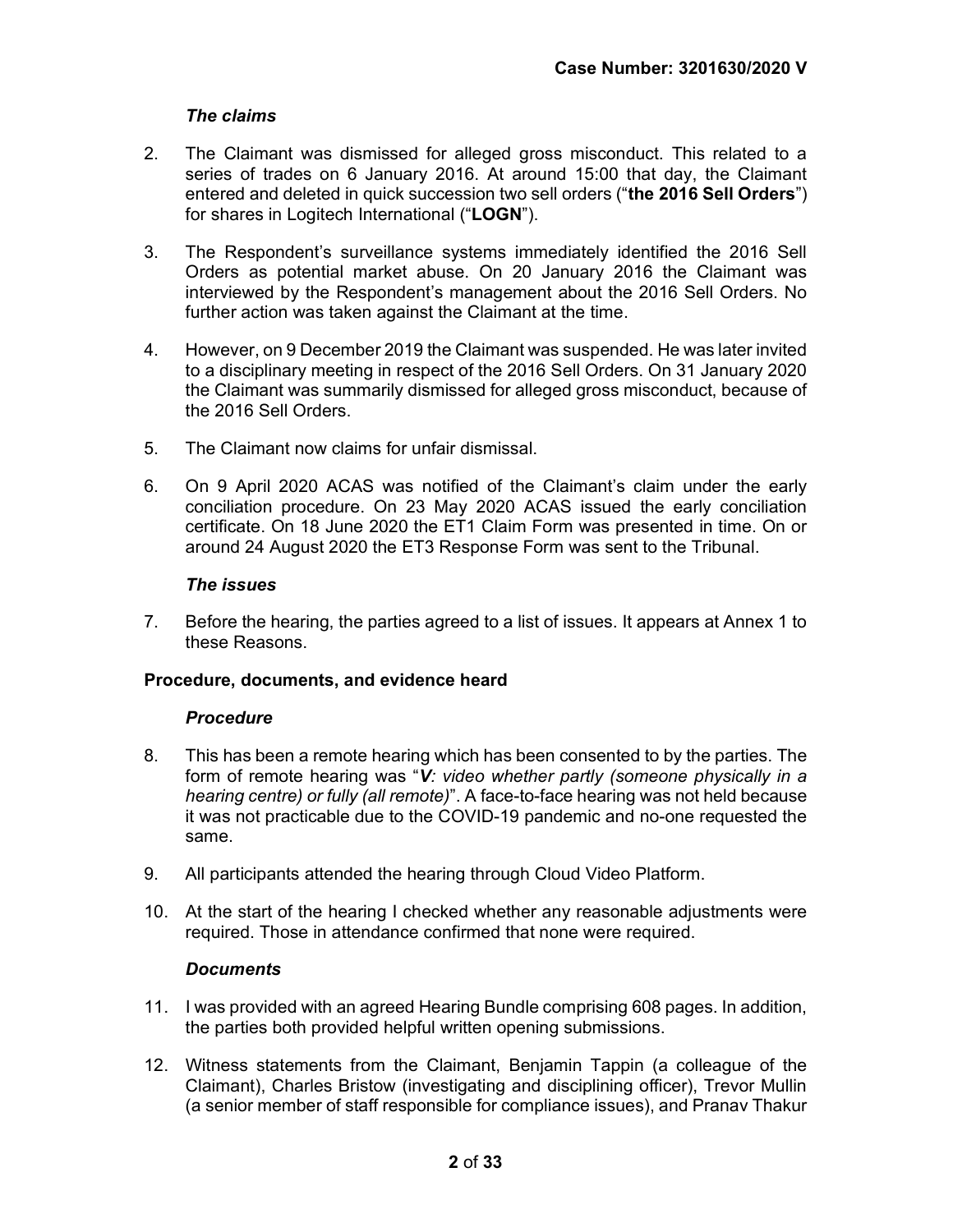(appeal officer) were provided in a separate bundle.

#### Evidence

13. At the hearing I heard evidence under affirmation from all of the witnesses. Mr Tappin gave evidence under a witness order dated 13 February 2021. Each of the witnesses who gave oral evidence adopted their witness statements and added to them.

#### Closing submissions

- 14. Both parties made helpful oral closing submissions.
- 15. After the conclusion of the hearing, I was separately provided with detailed closing submissions by both parties, and reply submissions on the law only by the Respondent.

#### Findings of fact

- 16. In assessing the evidence in this case I have borne in mind submissions made by the parties as to the reliability of individual witnesses. I have also borne in mind their submissions as to the overall approach I should take to assessing credibility and reliability, including by reference to the approach set out by Leggatt J in Gestmin SGSP SA v Credit Suisse (UK) Ltd [2013] EWHC 3560 (Comm) (15 November 2013).
- 17. The Respondent had initially asked for some of the evidence of Mr Tappin to be excluded on the ground that it was expert evidence. At the hearing Mr Devonshire QC on behalf of the Respondent accepted that the evidence was admissible, but said that limited or no weight ought to be given to it. The evidence related principally to Mr Tappin's commentary on, and interpretation of, the Claimant's activities. Ultimately, in reaching my findings of fact, I have not needed to have regard to this part of Mr Tappin's evidence. However, Mr Tappin's evidence was useful insofar as it shed further light on the background of how the Respondent's business worked.

#### The business in which the Respondent operates

- 18. The Respondent operates in multiple trading markets, including cash equities, foreign exchange, and precious metals. Like in all trading markets, the price of cash equities responds to fluctuations in supply and demand. If there is a preponderance of selling interest in a particular stock, at prices which buyers are willing to pay, then the stock's price will tend to go down (because there is more perceived supply at prices which can lead to trades taking place than there is perceived demand). Conversely, if there is a preponderance of buying interest in a particular stock, at prices which sellers are willing to accept, then the stock's price will tend to go up (because there is more perceived demand at prices which can lead to trades taking place than there is perceived supply).
- 19. It would be wrong to say that *solely* because there are more sellers than buyers in respect of a commodity in a market, the price of the commodity will go down. Equally, it would be wrong to say that solely because a larger volume of a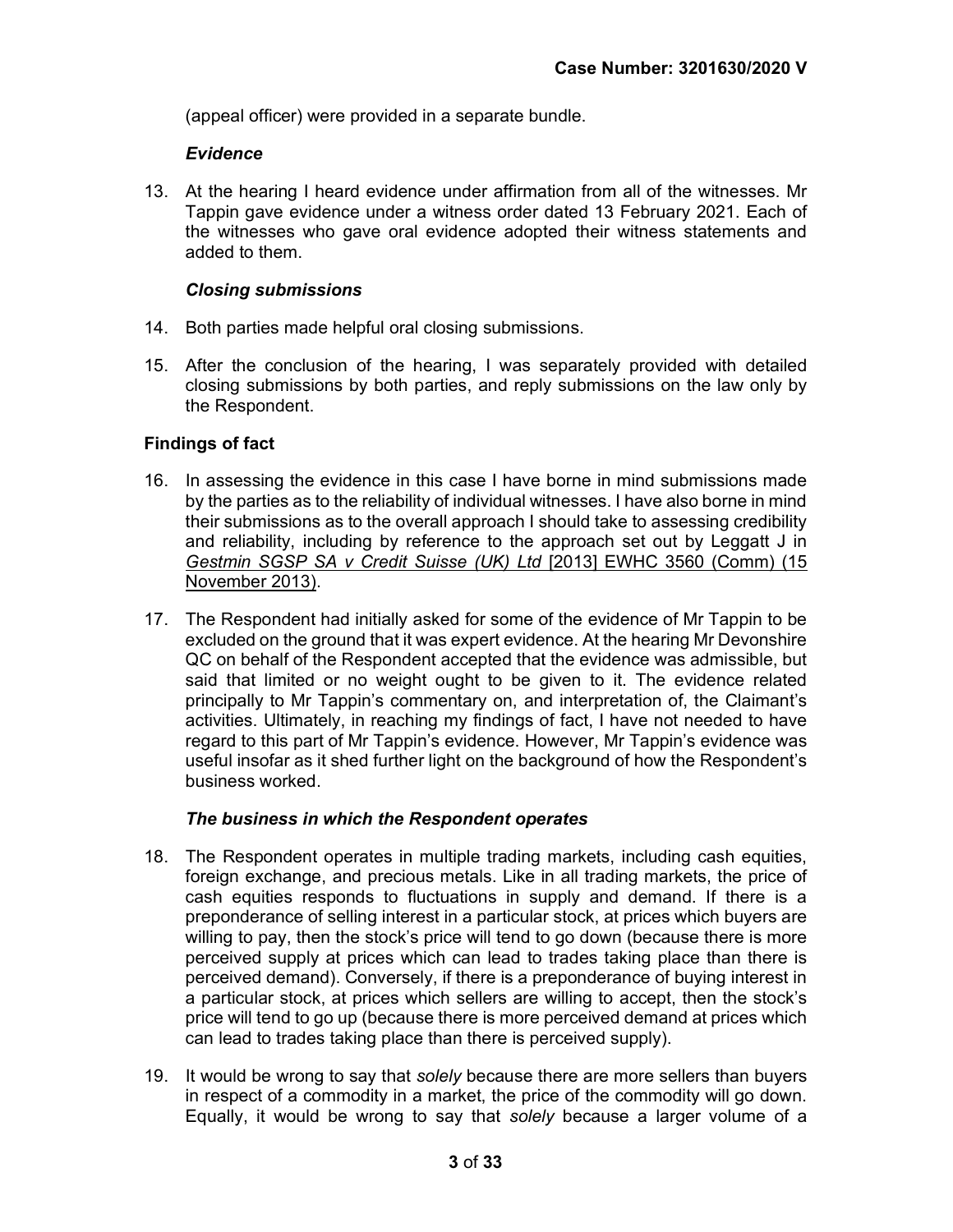commodity is being offered for sale than the volume that buyers are bidding to purchase, the price of the commodity will go down. Prices have to be acceptable to both sides of the market for trades to be made, and the market to then "move" up or down.

- 20. The "share price" of a stock represents the price at which the most recent transaction for the share in question was executed. It is not necessarily the price at which a market participant will be able to buy or sell that stock on the market in the future. Lying behind the "share price" is a complex marketplace in which buyers and sellers are interacting as to the price and quantity of the next transaction.
- 21. The Respondent's business essentially involves buying stocks for the lowest price it can and selling them at the highest price it can, in order to profit from the difference in prices. It does this both for itself, and for its clients.
- 22. Many cash equities are automatically tracked and traded using computer algorithms (sometimes called "algos"), which operate at extremely high speeds. The speeds are measured in fractions of a second known as "microticks". The algorithms read and respond to apparent fluctuations in buying and selling interest in the market. However, there remains the possibility for human traders to use their experience and advanced technology to profit from the market.
- 23. There are many exchanges on which trading takes place. A stock, such as LOGN, may be traded on many exchanges. However, it will also have a primary exchange. For LOGN, the primary exchange was the Swiss Stock Exchange ("SWX"). The prices on each exchange will be the same except for differences lasting fractions of a second. If the prices were different, then high-speed automated trading algorithms would buy stock at the lower price on one exchange, and sell the stock at the higher price on another exchange. What is more likely to differ between exchanges is liquidity, i.e. the amount being traded on a particular exchange at a particular time. If an exchange has high liquidity then (depending on the price sought by a market participant) it should be easier for a market participant to complete an order on that exchange than on an exchange with lower liquidity.
- 24. There are many participants on each side of any market. Participants place a bid (to buy a set amount of stock at a certain price) or an offer (to sell a set amount of stock at a certain price). Bids and offers will "rest" in the market until a trade occurs, or the bid or offer is withdrawn. A trade will occur when a buyer's bid and a seller's offer match. If there are multiple offers (or bids) at the same price resting in a market, the offer (or bid) placed first in time would be transacted first.
- 25. A trading desk operates many hours of the day, about 250 days per year. The purpose of the trading desk is to pick up individually very small commissions, measured in pennies or cents. However, when executed millions of times per year, the commissions amount to very significant sums.
- 26. The trading desk trades in two ways. Firstly, it trades on its own account. Secondly, it receives client orders from its sales traders. The sales traders sit close to the trading desk. The sales traders pass client orders to the trading desk.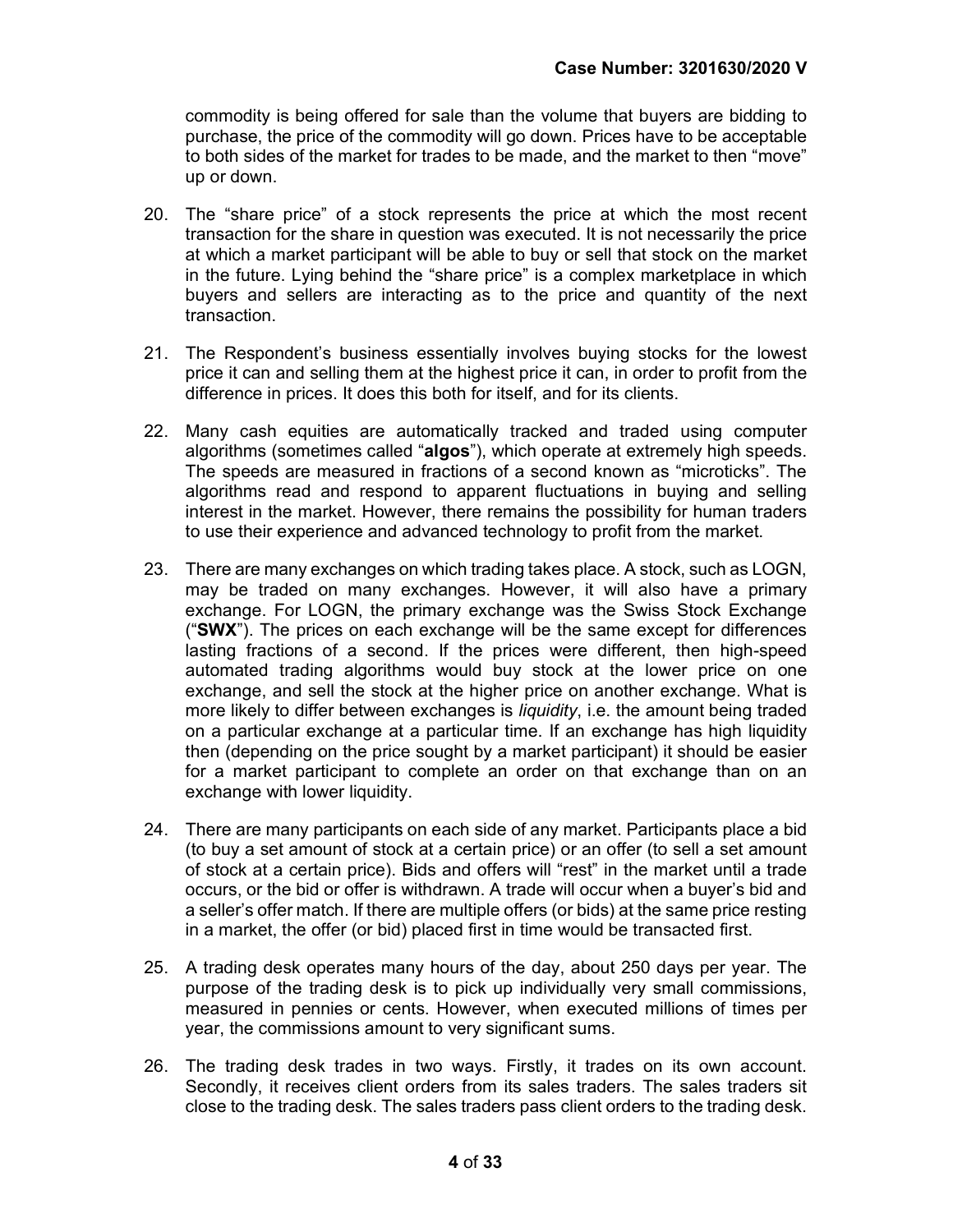There is not always an audit trail for the orders being passed from the sales traders to the trading desk. Many of the orders are passed orally or by telephone. Sometimes the orders are passed by electronic means which are recorded.

- 27. When the trading desk trades on the basis of orders from sales traders, there are two types of orders: agency orders, and at risk orders. In agency orders, the Respondent is not at risk. It has received an order from a client but it has not guaranteed a price to the client. As such, any variations in price will impact on the client. In at risk orders, the Respondent's sales traders have guaranteed a price to the client. The Respondent's trading desk will then go to the market to satisfy the client order. The Respondent will try to get a better price on the market than it quoted to the client. If it succeeds in getting a better price then it will make a profit on the trade; if it fails, then it will make a loss on the trade.
- 28. Sometimes an order will be a combination of an at risk order and an agency order. For example, in a client order for 100 shares, the sales trader may have guaranteed a price for the first 50 shares (so they would be at risk) but not for the subsequent 50 shares (so they would be on an agency basis, with the client bearing the risk). This approach could minimise the risk for clients.

#### The regulatory environment in which the parties operate

- 29. At all material times, the Claimant performed a certification function subject to regulation by the Financial Conduct Authority ("FCA") and the Prudential Regulation Authority ("PRA"). He was a certified person under the FCA's Senior Managers and Certification Regime ("SMCR") from the introduction of that regime in March 2016.
- 30. The regulatory rules and criminal law have at all material times prohibited an abusive market practice called "spoofing". The parties agree what spoofing means. At no stage has anyone doubted that the regulatory rules and criminal law prohibit spoofing.
- 31. Spoofing occurs when a trader places a bid or offer but with the intent to cancel the bid or offer before execution, in order to give the impression that demand or supply of a particular commodity is other than it truly is. The purpose of spoofing may be to cause a change in the price of the particular commodity, which the trader can subsequently use to their advantage by trading at the new price. However, the purpose of spoofing may not be to alter the price at which a commodity is being traded, but merely to increase the liquidity available at the prevailing price.
- 32. The "spoofer" does not have to be successful in order to breach the regulatory rule. However, if the spoofer succeeds (or the pattern of trading indicates success) then their activities are more likely to come to the attention of surveillance systems or the relevant authorities.
- 33. The Respondent's policy on Market Manipulation in force at the time of the 2016 Sell Orders was introduced on 15 October 2015. It defines spoofing as a category of market manipulation. It defines spoofing as: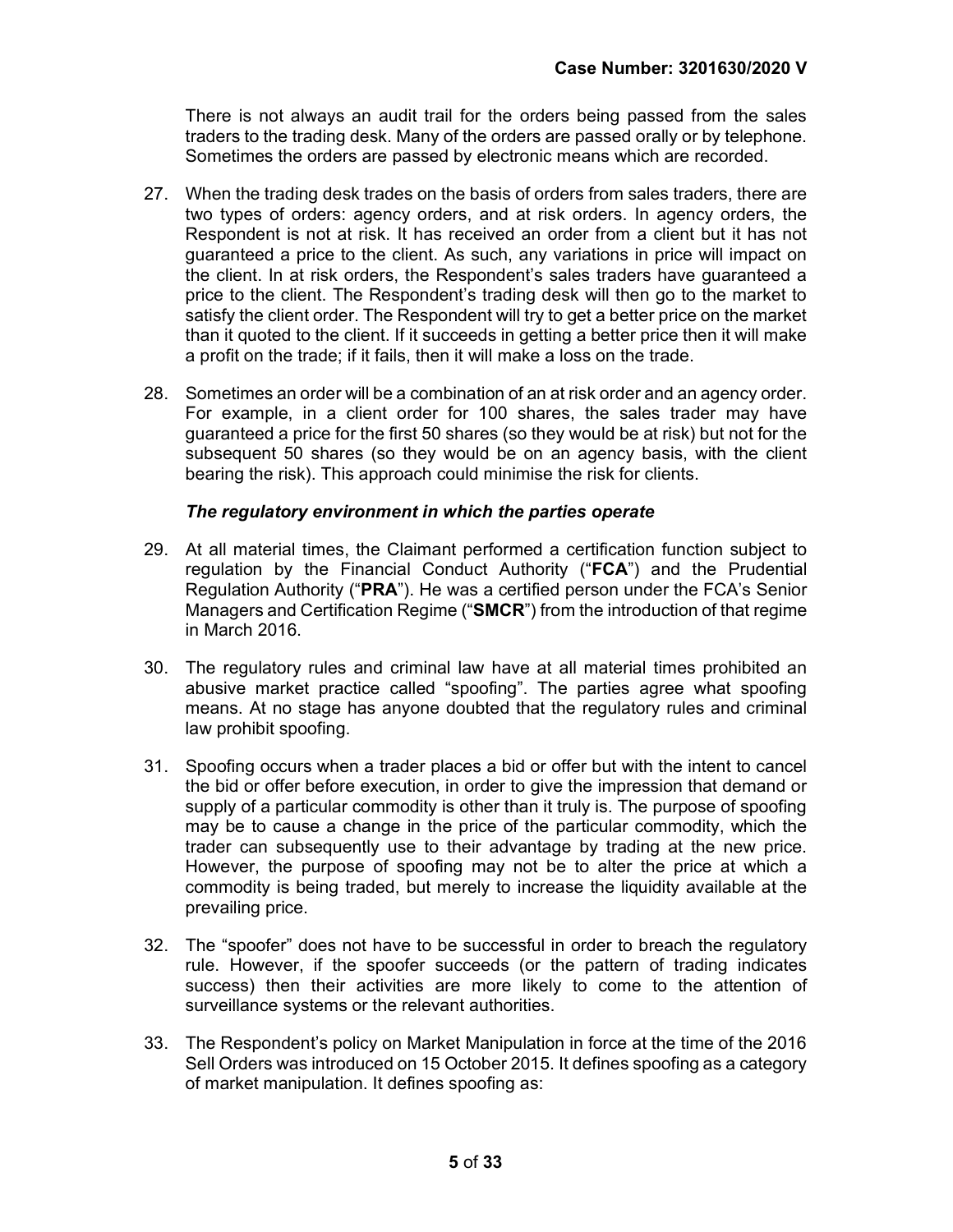"Spoofing – entering and withdrawing orders on an electronic trading system in order to give, or have the effect of giving, a misleading impression."

34. The Respondent's policy on Anti-Fraud, Anti-Manipulation and Other Prohibited Trade Practices in force at the time of the 2016 Sell Orders was introduced on 28 August 2015. In part it states:

"The following factors, among others, may in certain circumstances be indicative of spoofing or layering:

— Frequency and pattern of orders and cancellations submitted

— The size and / or number of orders relative to market conditions, including, but not limited to, at the time the order(s) was placed

— Length of time orders remained active prior to cancellation

— The change in the best offer price, best bid price or last sale price that results from the entry of an order

— Communications which indicate an intent to cancel the bid or offer at the time it is placed

— Behaviour that indicates intent to alter prices, disrupt the market, or create misleading market conditions

— The employee's activity in related markets and

— The ability of the employee to manage the risk should all the bids or offers be filled.

Bids or offers may be cancelled so long as: (i) the cancellation is reasonable given the instrument and market conditions, and (ii) the employee or electronic trading strategy intended to execute a trade when the bid or offer was entered."

- 35. In view of these policies, it is clear that the Respondent has always taken the position that (i) there is a mental element required in order to be guilty of spoofing; (ii) behaviour which could appear to be spoofing has to be judged according to all the relevant circumstances; and (iii) a trader is entitled to cancel bids or offers if there is a proper reason for doing so.
- 36. The regulatory rules within which the Respondent operates have not changed since 2016. What has changed is that the Respondent was caught profiting from spoofing. As a result, regulators have less of a light touch. The Respondent feels like it is operating in a different regulatory environment, because it is now being more closely scrutinised by regulators.
- 37. JP Morgan Chase's business in the United States of America was the subject of a US Department of Justice ("DOJ") criminal investigation. As a result of this investigation, in September 2019 several of JP Morgan Chase's precious metals traders were charged with conspiracy and fraud. Those charges arose out of an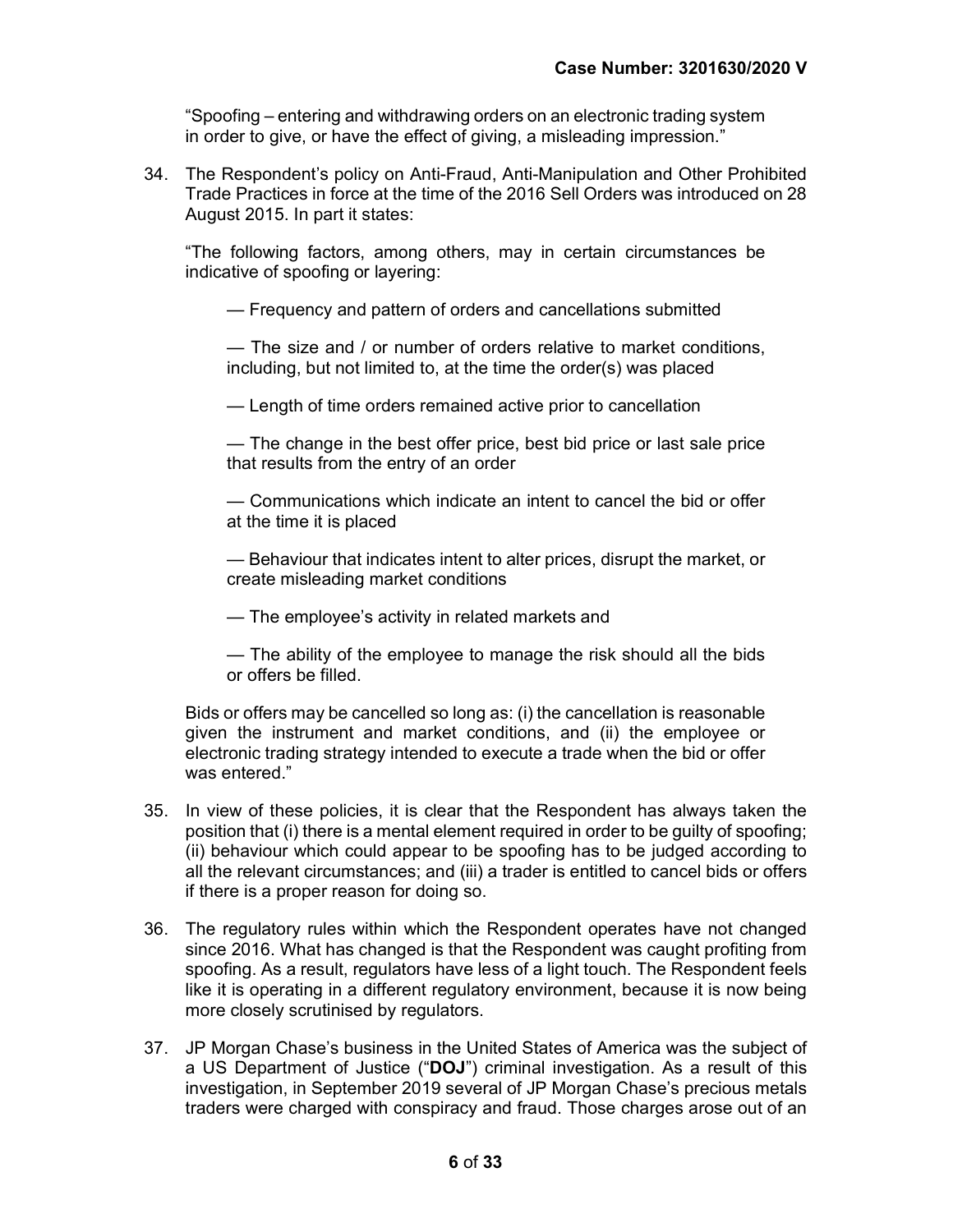alleged massive years-long scheme of market manipulation conducted through spoofing. JP Morgan Chase & Co entered into a Deferred Prosecution Agreement ("the DPA") with the DOJ in which the wrongdoing by the precious metals desk was summarised as causing over \$200m of loss between March 2008 and August 2016. Additional losses of over \$100m were caused by the US Treasuries desk between April 2008 and January 2016. JP Morgan Chase & Co faced fines and surcharges of over \$920m. This scandal ("the Precious Metals Scandal") caused significant reputational damage to JP Morgan Chase's global business. According to the DPA, the traders involved in the Precious Metals Scandal were blatant in their conduct, which spanned years. They also made contemporaneous written records of their intent to unlawfully manipulate the markets.

- 38. Much of the trading activity which was subject to the DOJ investigation took place in London. As a result, the Respondent's relationship with the FCA was damaged by the Precious Metals Scandal.
- 39. As a result of the Precious Metals Scandal, the Respondent was at risk of more intrusive monitoring by its regulators (including the FCA) in relation to compliance issues. In particular, there was a risk that an independent compliance monitor could be appointed. The Respondent wished to avoid this.
- 40. JP Morgan Chase globally took significant steps to improve their compliance with the regulations which already existed. They hired hundreds of new compliance officers, improved their training, changed their policies, revised their electronic trading surveillance systems, increased their electronic communication surveillance systems, implemented closer supervision of traders, began to take into account employees' commitment to compliance in promotion and compensation decisions, and implemented independent quality assurance testing of spoofing surveillance alerts which produced monthly spoofing alert reports that provided metrics on alerts by trader, desk, supervisor, and region.
- 41. Following the Precious Metals Scandal, the Respondent also changed several of its senior staff members. Mr Bristow was placed in charge of the US Treasuries desk. Mr Thakur was placed in charge of the precious metals desk. Each of them was responsible for "cleaning up" their respective areas of work.

#### The Claimant's employment by the Respondent

- 42. The Claimant first worked for the Respondent in 2010, as an intern. In August 2011 he was then recruited, straight out of university, as an Analyst. He performed well in that role. In January 2014 he was promoted to Associate and began trading for the Respondent alongside two more senior employees.
- 43. In each year of his employment with the Respondent the Claimant received positive yearly appraisals. His positive performance was reflected in a further promotion and in his pay. On 1 February 2017 the Claimant was promoted to the position of Vice President. As Vice President he supervised other staff.
- 44. In or around February to March 2018 the Claimant informed the Respondent that he intended to resign and take up employment with one of its competitors. The Respondent wished to retain the Claimant, and so it offered him a large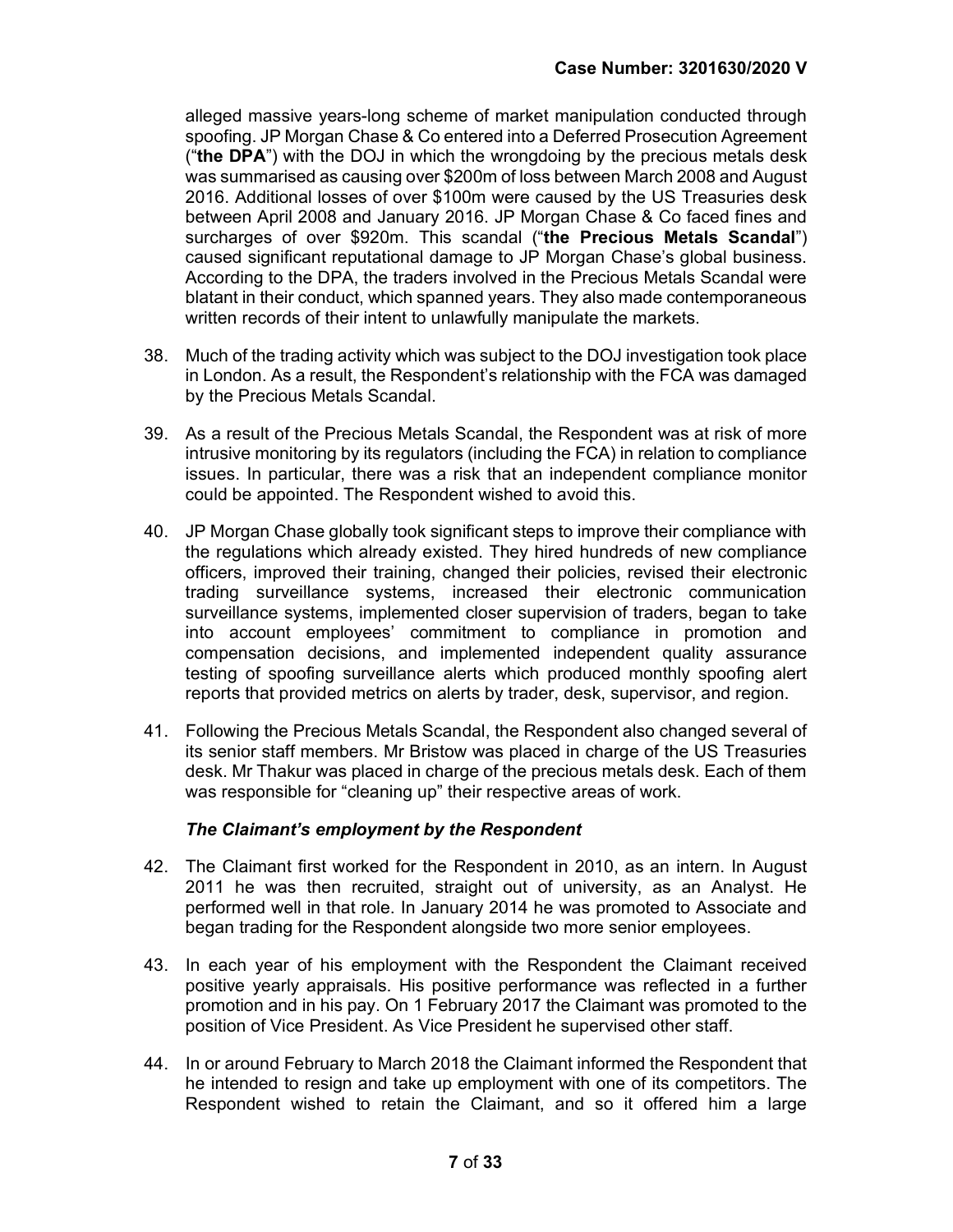guaranteed bonus to be paid in 2019 and an increased salary. In addition, it offered him the support of a junior employee and gave him responsibility for a trading book. In light of this, the Claimant agreed to remain employed by the Respondent. As a result of the additional support and responsibility that the Respondent provided to the Claimant, his trading activity increased.

45. It was an obvious finding to be drawn from the evidence presented that the Claimant was a well-liked, respected, and trusted employee of the Respondent.

#### How the Claimant conducted his trading for the Respondent

- 46. At the time of the 2016 Sell Orders, the Claimant worked on a trading desk with several colleagues. He had an immediate supervisor with him at the time of the 2016 Sell Orders.
- 47. Usually, he was managing 10-30 client orders simultaneously. He was also required to trade on a trading account that he managed on behalf of the Respondent, the purpose of which was to generate profit directly for the Respondent ("proprietary trading" or "prop trading"). Over the course of his employment by the Respondent he completed hundreds of thousands or millions of trades.
- 48. From 2016 almost all communications the Claimant had with clients were via the sales trader team.
- 49. In front of the Claimant on his desk was a trading screen and a keyboard. The trading screen showed the information that the Claimant needed in order to do his job. On his trading screen it was possible for him to see a breakdown of the liquidity in a stock across different exchanges. However, the Claimant would not commonly do this, and there was no reason to do it. One exchange is as good as another for carrying out trades: what mattered to the Claimant was price.
- 50. It was possible for the Claimant to allocate all of his bids or offers to a single exchange, for example the primary exchange for a particular commodity. However, this would be unusual. His usual practice was to use the Respondent's Smart Order Router ("the SOR"). The SOR is an algorithm which determines to which exchanges bids and offers should be sent. It gauges the available liquidity in each exchange. It is impossible for a human to do this accurately in real time. It makes little sense for the Claimant not to use the SOR, and instead to pick a single exchange on which to transact. Transacting on a single exchange would artificially and unnecessarily restrict the liquidity available to the Claimant. Bypassing the SOR would also involve additional and usually pointless labour.
- 51. The Claimant would tell the SOR how the bid or offer was to be dealt with through keyboard inputs. The SOR can allocate "flags" to each of the bids and offers. The flags would not be seen by the Claimant. However, the SOR would allocate the flags based on how the Claimant had indicated that he wanted the bid or offer to be dealt with. For example, an IOC (Immediate Or Cancel) order may have the FK (Fill and Kill) flag. This flag would mean that the SOR would sweep the market for liquidity, executing as many trades as it could, and then bring the order to an end, having gathered as much of the liquidity as possible, up to a limit set by the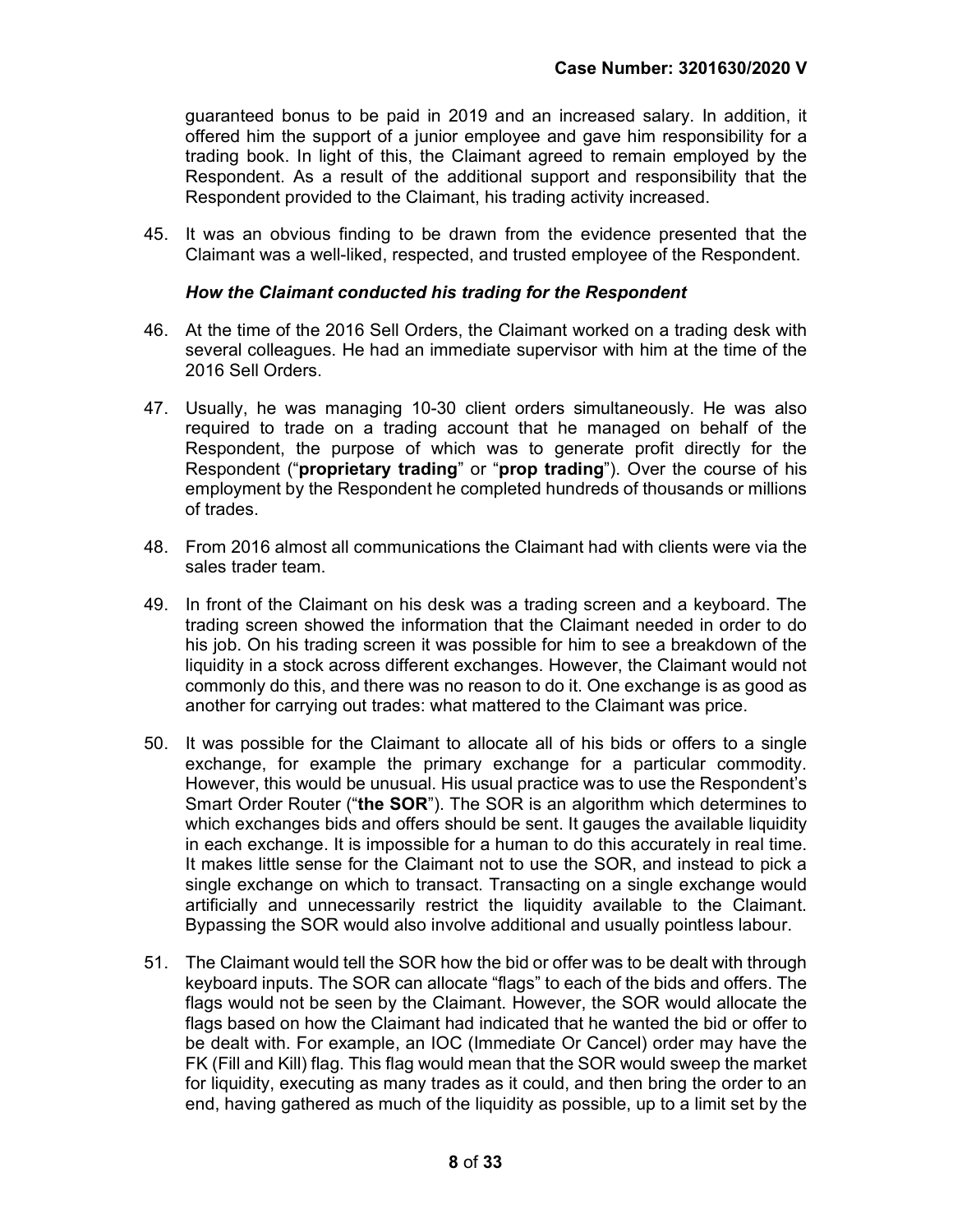trader.

- 52. Traders use multiple "trading books" on which they record their trades. The first is the agency book ("the AGE book"), which is used when a trader is undertaking transactions for a client on a one-to-one basis. The second is the facilitation book ("the FACT book"), which is used when a trader is undertaking transactions for a client that are either at risk or partly at risk and partly filled from the market. The third is the portfolio management book ("the PM book"), which is used when a trader is making transactions that are not directly related to current client orders, but are in anticipation of future demand, or are positions arising from previous facilitation that are not expected to be closed within a few days.
- 53. In the present case, the FACT book used by the Claimant was the TMT FACT book. "TMT" indicates that the FACT book relates to the Telecoms, Media, and Technology sector.
- 54. At the time of the 2016 Sell Orders, traders at the Respondent (including the Claimant) treated the different trading books as simply different places to store their positions: they did not necessarily place the trades on the trade book that the descriptions would indicate was the most suitable for the trades.

#### The events surrounding the 2016 Sell Orders

- 55. The events of 6 January 2016 took place very quickly. Very precise timings can be made in respect of many of the events because they were recorded contemporaneously by computer systems.
- 56. At 13:57 a sales trader passed to the Claimant an order to buy 50,000 LOGN shares on behalf of a client on an agency basis ("the First Client Buy Order"). LOGN shares are priced in increments of 0.05 CHF.
- 57. At 13:58:22.210 using the SOR, the Claimant entered a bid for LOGN shares at 14.80 CHF each. The SOR allocated the Claimant's bids to multiple exchanges.
- 58. At 13:58:22.236 the Claimant successfully bought 19,918 LOGN shares on the SWX at 14.80 CHF each (not on the FACT book). He also bought 30,082 LOGN shares on 3 other exchanges at 14.80 CHF each (not on the FACT book). This covered the entirety of the First Client Buy Order.
- 59. At 15:58 the Claimant received a further order to buy 153,230 LOGN shares on behalf of a client ("the Second Client Buy Order"). It is unclear whether this was on an agency basis or an at risk basis.
- 60. At 15:59:12.346 using the SOR, the Claimant entered a bid for LOGN shares at 14.85 CHF each. The SOR allocated his bids to multiple exchanges. It allocated a bid for 5,404 LOGN shares to the SWX.
- 61. At 15:59:12.371 the Claimant successfully bought 5,404 LOGN shares on the SWX at 14.85 CHF each (on the FACT book). As such, all of the bids the SOR routed to the SWX had been successfully transacted.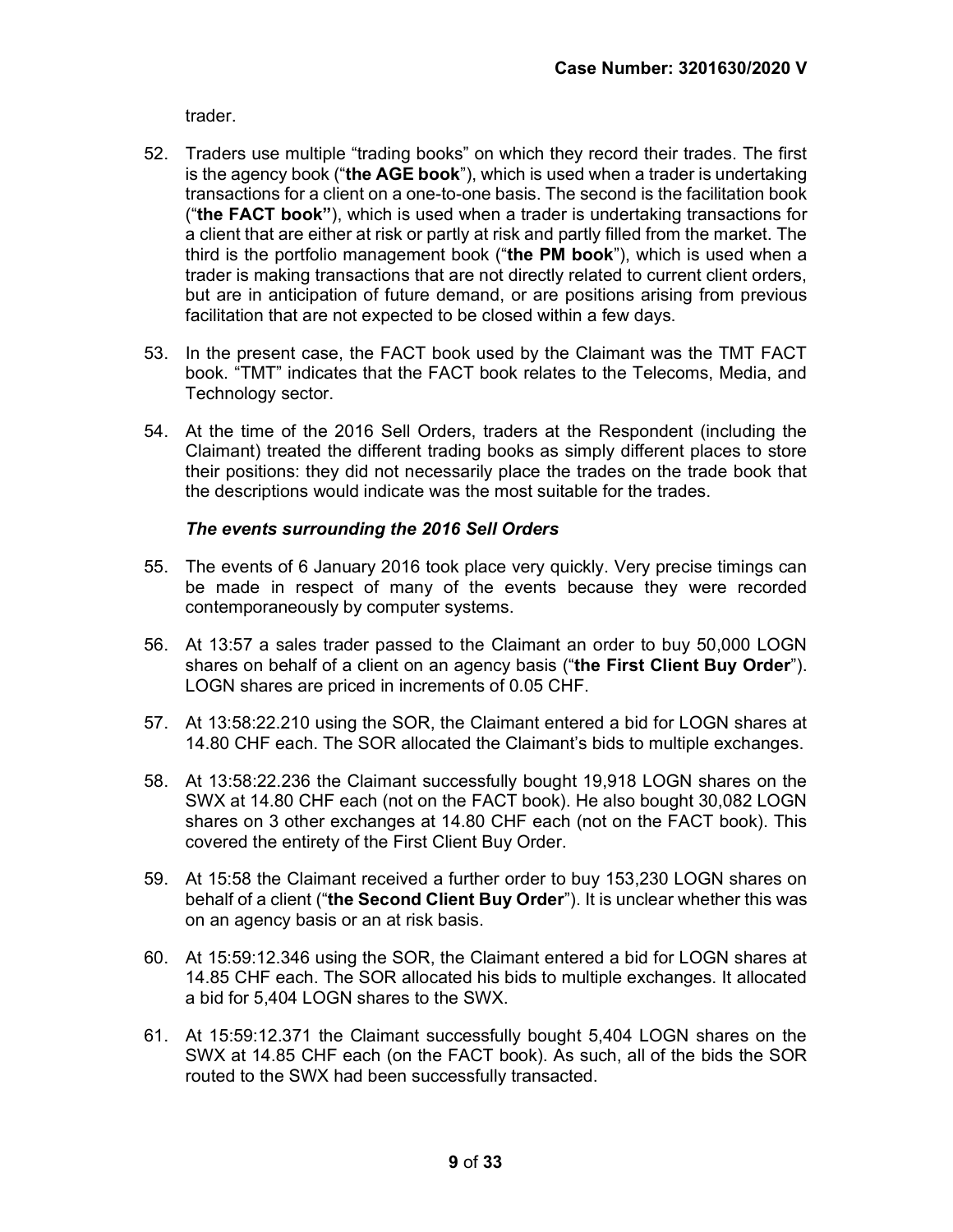- 62. Having successfully filled his previous bid, at 15:59:29.392 using the SOR the Claimant entered a bid for LOGN shares at 14.85 CHF each. The SOR allocated a bid of 16,024 LOGN shares to the SWX. The Claimant deleted this bid 3 seconds later. No shares were traded.
- 63. At 16:04:27.206 using the SOR the Claimant entered a bid for LOGN shares at 14.85 CHF each. The SOR allocated a bid of 25,000 LOGN shares to the SWX. Five minutes later, at 16:09:41.818, the Claimant deleted this bid. No shares were traded.
- 64. At 16:18:09.924 using the SOR the Claimant entered a bid for LOGN shares at 14.85 CHF each. The SOR allocated a bid of 25,000 LOGN shares to the SWX ("the 16:18 Bid"). In the following 14 minutes (i.e. up to  $16:32:26.983$ ) as a result of this bid resting in the market the Claimant was able to buy a total of 6,203 LOGN shares on the SWX (on the FACT book). The Claimant needed a further 18,797 LOGN shares to fill the 16:18 Bid on the SWX. Plainly, at this point shares were not being offered for sale at the same volume at 14.85 CHF on the SWX as they had been offered at the lower price point of 14.80CHF on the SWX earlier in the afternoon.
- 65. At 16:33:02.708 using the SOR the Claimant entered an offer to sell LOGN shares at 14.90 CHF ("the First Sell Order"). The SOR allocated an offer of 43,488 LOGN shares to the SWX. At this point the SWX was showing offers for approximately 40,000 shares at 14.90 CHF and about 26,000 at the best level on the bid side. The Respondent's case is that the Claimant's actions gave the appearance of increasing the imbalance between selling interest and buying interest across a narrow 0.05 CHF spread. Essentially, after the First Sell Order was placed, a market observer would see many more shares being offered for sale on the SWX at 14.90 CHF than before the First Sell Order was placed.
- 66. The 16:18 Bid was still resting in the market. At 16:33:02.951 as a result of it resting in the market, the Claimant was able to buy 110 LOGN shares on the SWX at 14.85 CHF (on the FACT book). The Claimant needed a further 18,687 LOGN shares to complete the 16:18 Bid on the SWX.
- 67. At 16:33:05.587 the Claimant deleted the First Sell Order.
- 68. At 16:33:10.861 using the SOR the Claimant entered an offer to sell LOGN shares at 14.90 CHF ("the Second Sell Order"). The SOR allocated an offer of 85,063 LOGN shares to the SWX. At this point again the SWX was showing offers for approximately 40,000 shares at 14.90 CHF and about 26,000 at the best level on the bid side. The Respondent's case is that the Claimant's actions again gave the appearance of increasing the imbalance between selling interest and buying interest across a narrow 0.05 CHF spread. Essentially, after the Second Sell Order was placed, a market observer would see even more shares being offered for sale at 14.90 CHF than before the Second Sell Order was placed.
- 69. The 16:18 Bid was still resting in the market. At 16:33:11.686 as a result of it resting in the market, the Claimant was able to buy 494 LOGN shares on the SWX at 14.85 CHF (on the FACT book). He needed a further 18,193 LOGN shares to complete the 16:18 Bid on the SWX.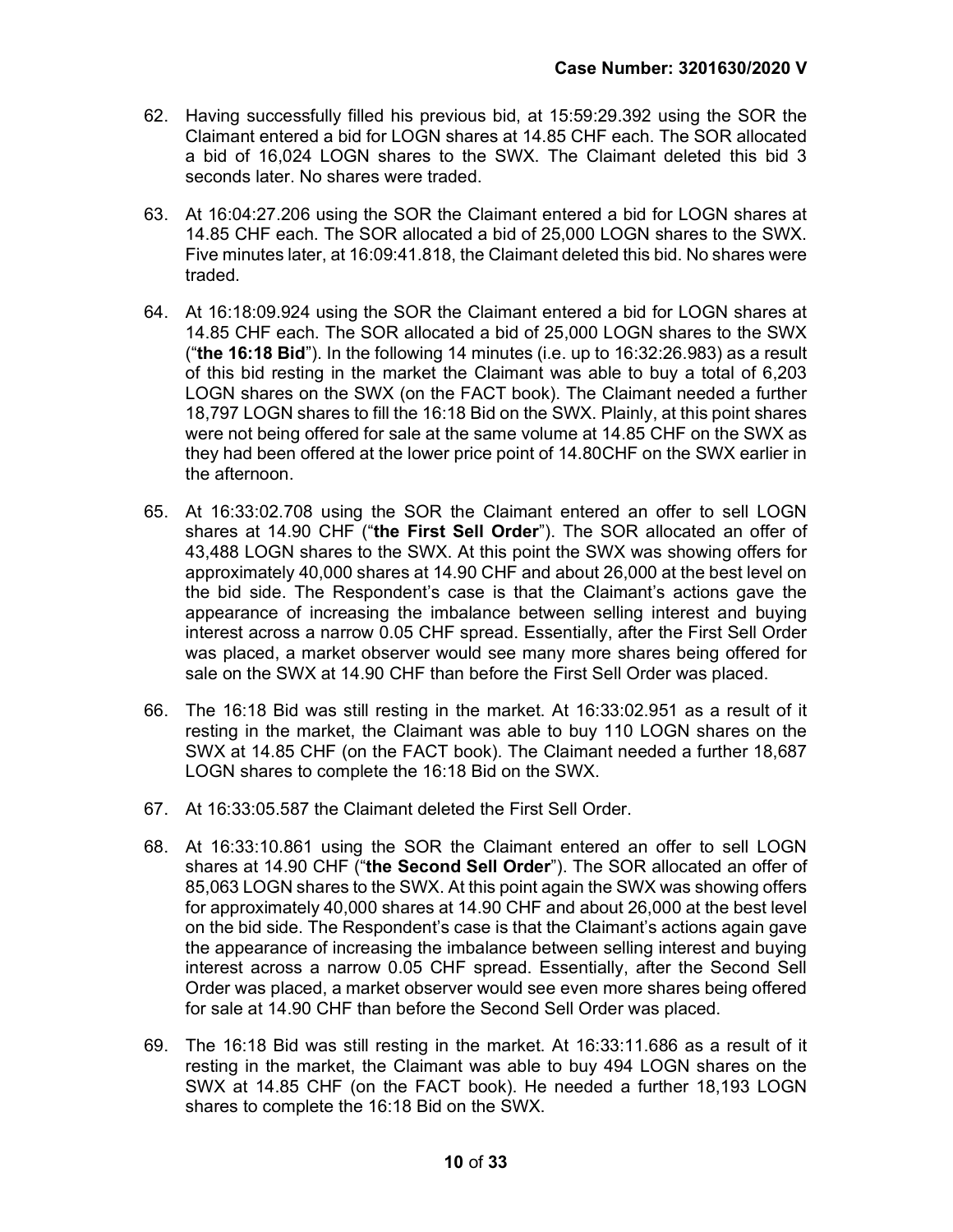- 70. At 16:33:14.328 the Claimant deleted the Second Sell Order.
- 71. The 16:18 Bid had not been filled any further. At 16:33:15.715 the Claimant deleted the 16:18 Bid (to the extent not already filled).
- 72. At 16:33:17.820 using the SOR the Claimant entered a bid for LOGN shares at 14.85 CHF each. The SOR allocated a bid of 16,861 LOGN shares to the SWX ("the  $16:33$  Bid"). Within a fraction of a second (i.e. at  $16:33:17.844$ ) the Claimant was able to buy the full 16,861 LOGN shares on the SWX (on the FACT book).
- 73. Between 16:38:30.86 and 17:28:23.612, on 4 occasions using the SOR the Claimant entered bids for LOGN shares at 14.85 CHF each. On each occasion the SOR allocated a bid of 25,000 LOGN shares to the SWX. None of those bids resulted in transactions on the SWX.
- 74. At 17:28:40.303 using the SOR the Claimant entered a bid for LOGN shares at 14.95 CHF each. The SOR allocated a bid of 30,958 LOGN shares to the SWX. At 17:30:11, in the day's closing auction on the SWX, the Claimant succeeded in purchasing 30,958 LOGN shares on the SWX (not on the FACT book).
- 75. On the same day, the Claimant sold a block of 50,000 LOGN shares directly to the client. In addition, 57,335 LOGN shares were purchased on the SWX for the client.
- 76. The Claimant's position is that if he had not engaged in spoofing, then the events surrounding the 2016 Sell Orders might be said to be consistent with the general fast-paced nature of cash equities markets: his position is that these were everyday matters that he may well never commit to memory, like what he had for breakfast or his choice of tie. In contrast to this, if the Claimant had engaged in spoofing, then he may well be expected to remember his actions.
- 77. The commission on the Second Client Buy Order was somewhere in the region of \$237 or 252CHF. The Claimant's daily commission target was in the region of \$250,000. This is not commission that the Claimant would be paid, but the Commission which the Claimant had to earn for the Respondent. The commission on the Second Client Buy Order was about one thousandth of the Claimant's daily commission target.

#### The 2016 Investigation

- 78. The Claimant's placing of the 2016 Sell Orders triggered the Respondent's automated surveillance systems. As a result, the Claimant's conduct was the subject of investigation by the Respondent shortly after it took place.
- 79. On 20 January 2016, the Claimant was invited to a meeting ("the 2016 Meeting"). The meeting was with David Nicolas, (Head of Trading), Tony Cawte (a senior employee responsible for compliance in respect of cash equities), and Trevor Mullin (the Respondent's current Co-Head of EMEA Markets Compliance, who was at the time a senior employee responsible for compliance issues).
- 80. In the course of the 2016 Meeting the Claimant explained that he could not remember the precise reason for the 2016 Sell Orders. Nobody suggested that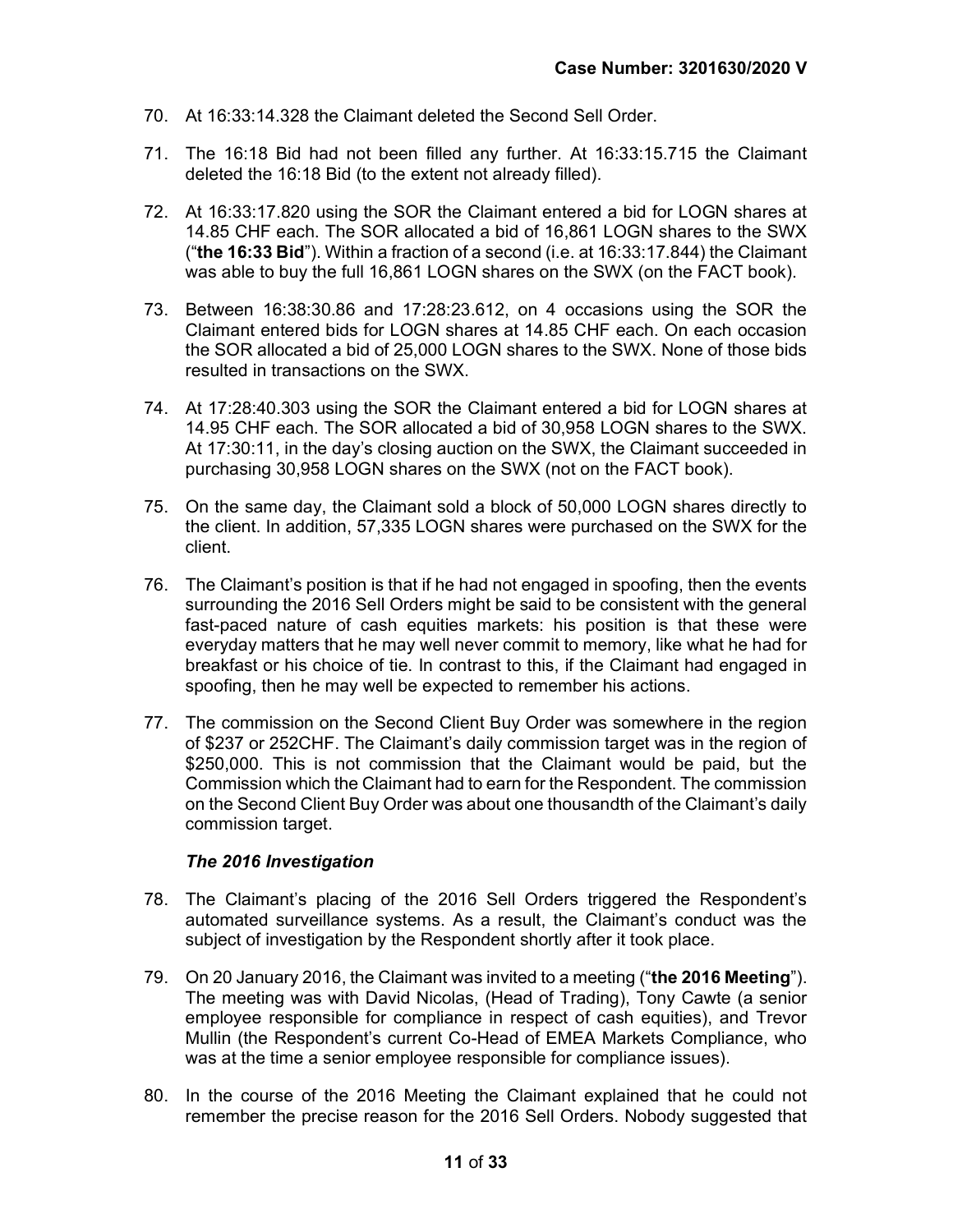this was unusual. The Claimant explained that he may have placed the First Sell Order and the Second Sell Order for reasons such as (i) his trading book being "short" in LOGN shares and his desire to increase his short position by selling more of those shares; or (ii) for price discovery.

- 81. Mr Nicolas explained to Mr Cawte and Mr Mullin that both of the Claimant's explanations were consistent with the standard practice for traders on the Claimant's desk. Mr Nicolas agreed with the Claimant that the First Sell Order and Second Sell Order were not large orders in the context of LOGN shares. Mr Nicolas, Mr Cawte, and Mr Mullin agreed that although the Claimant's conduct could have been perceived as spoofing, the conduct was isolated and no other similar activity had been identified in respect of the Claimant, and so the 2016 Sell Orders did not warrant disciplinary action.
- 82. The Claimant was reminded of the need to exercise care in respect of his trading activity. The Respondent subsequently organised training for the Claimant and many of his colleagues, at which the staff were informed that much of the activity of traders can be perceived as suspicious if looked at out of context and therefore that it was necessary for them to take notes of situations on which they might be questioned in the future. Mr Nicolas also informed the team that the Respondent intended to implement changes to the IT system used by traders in order to minimise the risks of inadvertent trading activity taking place.
- 83. On behalf of the Respondent, Tim Johnston (then the Managing Director of EMEA Cash Equity Trading) subsequently decided, in agreement with the views expressed at the 2016 Meeting by Mr Nicolas, Mr Cawte, and Mr Mullin, that the 2016 Sell Orders did not warrant disciplinary action. On 8 March 2016 he informed the Claimant of this and said it was "a reminder of the expectations placed on you as a JP Morgan trader and FCA-approved person". This was not a formal or informal warning, or indeed any form of disciplinary sanction.
- 84. By this stage, the Respondent had concluded that the Claimant had not engaged in misconduct. In particular, it had concluded that his pattern of trading as a whole meant that spoofing could be ruled out without proceeding to a disciplinary investigation. Further, it had concluded that the Claimant's intention was not to engage in spoofing.
- 85. The Respondent was conscious of its obligations in certifying the Claimant to the FCA, and would not have continued to do so if it had entertained any doubts as to his probity. It did continue to certify the Claimant.
- 86. As well as resolving the matter internally with the Claimant, the Respondent considered its regulatory compliance obligations. It is required to notify the FCA through a Suspicious Transaction Report ("STR") when it has reasonable grounds to suspect spoofing. On or around 25 February 2016 it concluded that the 2016 Sell Orders were "not suspicious". It therefore decided it had no regulatory obligation to make an STR to the FCA. This was recorded in an email by Claire Foster (Head of EMEA Equities Compliance). This was an important decision for the Respondent, because the Respondent takes seriously its obligation to consider carefully whether an STR is required in any given case, and because the Respondent could be fined by the FCA if it failed to make a STR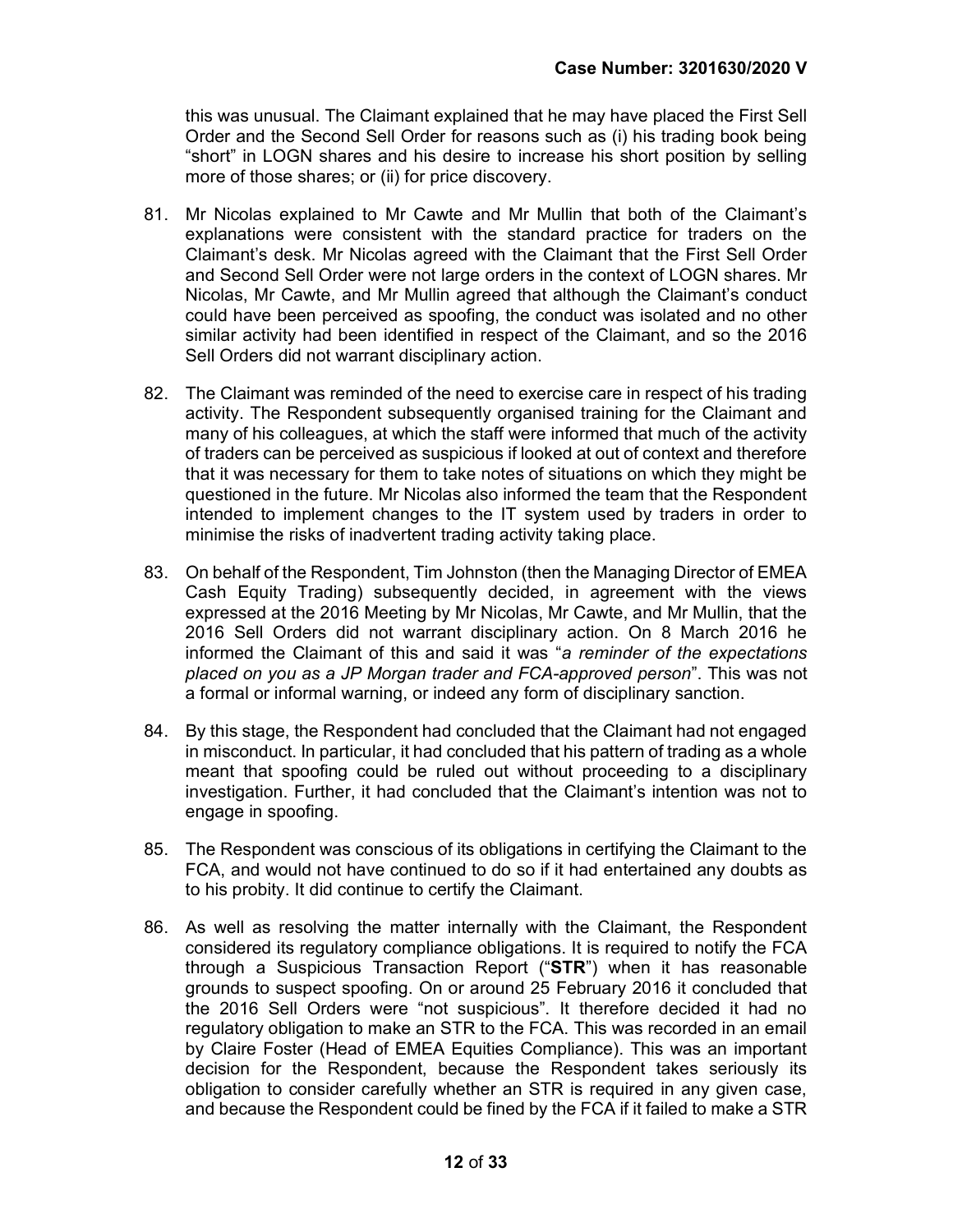in accordance with its obligations.

87. I note at this stage that no evidence was presented that an STR was ever made. If it had been made then Mr Mullin would be likely to know about it, and he did not know of one being made. I find that an STR was not ever made.

### The introduction of the New Spoofing Policy

88. As Mr Mullin noted in his evidence, following the Precious Metals Scandal the Respondent changed its approach to investigating market conduct issues. It introduced an enhanced standard for whether a trader had breached the Respondent's policies. Under this new enhanced standard, a breach would occur if trading activity was "potentially consistent with spoofing", even if there was no other evidence of inappropriate intent, unless the Respondent was "confident" the trading was bona fide ("the New Spoofing Policy").

#### The Market Conduct Review and its causes

- 89. As a result of the DOJ investigation, and the Precious Metals Scandal and reputational damage this entailed, in 2019 the Respondent commenced a Market Conduct Review. A major purpose of this was to prove to regulators in both the United States of America and the United Kingdom that the Respondent took its regulatory obligations seriously. Before the start of the Market Conduct Review, there had been no material change to the regulations to which the Respondent was subject.
- 90. On 3 April 2020 the Respondent produced an Employee Market Conduct Review Report. It said that the Claimant's explanations for the 2016 Sell Orders that he had offered in 2016 were inadequate. However, it noted that at the time of the 2016 Investigation, "the business determined that the trading activity was not problematic". It also noted that the Respondent's HR Control Forum had referred the Claimant to a disciplinary process as a result of the Market Conduct Review.

#### The disciplinary process

- 91. On 4 December 2019 Mr Bristow met with Mr Mullin. Mr Mullin told Mr Bristow that the Claimant's actions in relation to the 2016 Sell Orders "would be treated differently today".
- 92. On 9 December 2019 Mr Nicolas wrote to the Claimant to inform the Claimant that the Claimant was suspended.
- 93. On the same day, shortly after the Claimant was suspended, the Claimant was informed by email that the Respondent had notified the FCA that he was a fit and proper person to perform his role.
- 94. On 16 December 2019 the Respondent wrote to the Claimant to invite him to a disciplinary hearing on 18 December 2019. The Claimant was informed that this related to the 2016 Sell Orders. The Claimant was told to inform the Respondent if there were any witnesses who he thought should be interviewed. The Claimant asked to be provided with a list of the trades that the Respondent wished to discuss with him. He was not provided with any such list, but was instead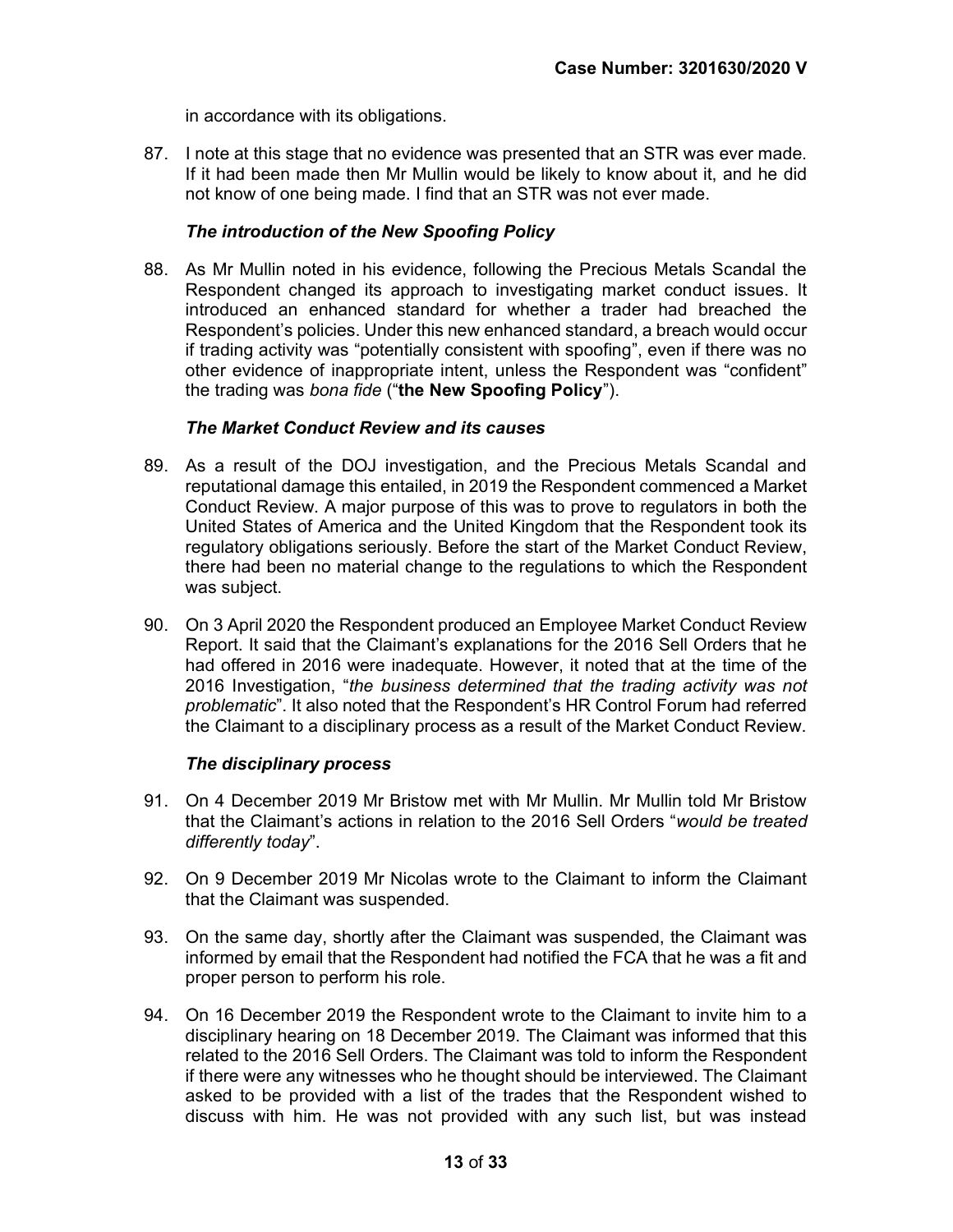permitted to attend the Respondent's office and read an anonymised copy of the list in the presence of a member of the Respondent's HR team. The Claimant was not allowed to take a copy.

- 95. On 18 December 2019 the Claimant attended the disciplinary hearing. Mr Bristow was the disciplinary officer. A member of the Respondent's HR team and a notetaker also attended. The Claimant was asked about the 2016 Sell Orders. He said that 4 years after the event he could not recollect why he had acted as he did. Nonetheless, he gave potential explanations for his actions. These potential explanations included that (i) he may have placed the 2016 Sell Orders because he wanted to sell out of a long position; and (ii) the 2016 Sell Orders could have been part of a legitimate "market making" strategy that he subsequently decided was not worth pursuing and therefore abandoned by deleting the 2016 Sell Orders.
- 96. On 19 December 2019 the Claimant wrote to the Respondent by email setting out his position, including possible explanations for his actions. His possible explanations were: (i) he was looking to short more at higher levels; (ii) erroneous entry of the First Sell Order and the Second Sell Order; (iii) he changed his mind after entering the bids, for example because of new information such as news or price movement; and (iv) there could have been an IT issue. He noted that the 2016 Investigation was thorough and that his innocence was accepted then. In response to Mr Bristow's request to be informed of any witnesses to be interviewed, the Claimant asked for Mr Nicolas to be consulted.
- 97. Also on 19 December 2019 Mr Bristow spoke to a member of staff from HR to clarify his understanding of some minor matters.
- 98. Mr Bristow also had informal conversations with Luiz de Salvo (then Head of EMEA Cash Equities) and Jason Sippel (Global Head of Equities) to "sensecheck" his understanding of the Claimant's possible explanations for his actions. Although Mr Bristow did not name the Claimant in those discussions, Mr de Salvo and Mr Sippel would have known that Mr Bristow was talking about the Claimant.
- 99. During the disciplinary process Mr Bristow had available to him the results of the 2016 Investigation. However, he did not re-interview the people involved in the 2016 Investigation.
- 100. On 8 January 2020 Mr Bristow explained his findings from his investigations to a member of staff from HR.
- 101. Between 15 January 2020 and 28 January 2020 Mr Bristow exchanged emails with Mr Mullin regarding what flag markers meant.
- 102. Mr Bristow took the view, which the Claimant shared based on the available evidence, that that the First Client Buy Order was placed on an at risk basis. It later transpired that this was not correct.
- 103. Mr Bristow did not investigate whether the Claimant's starting position on 6 January 2016 was "long" or "short". Determining this information could in turn have determined whether the Claimant would need to buy or sell shares overall.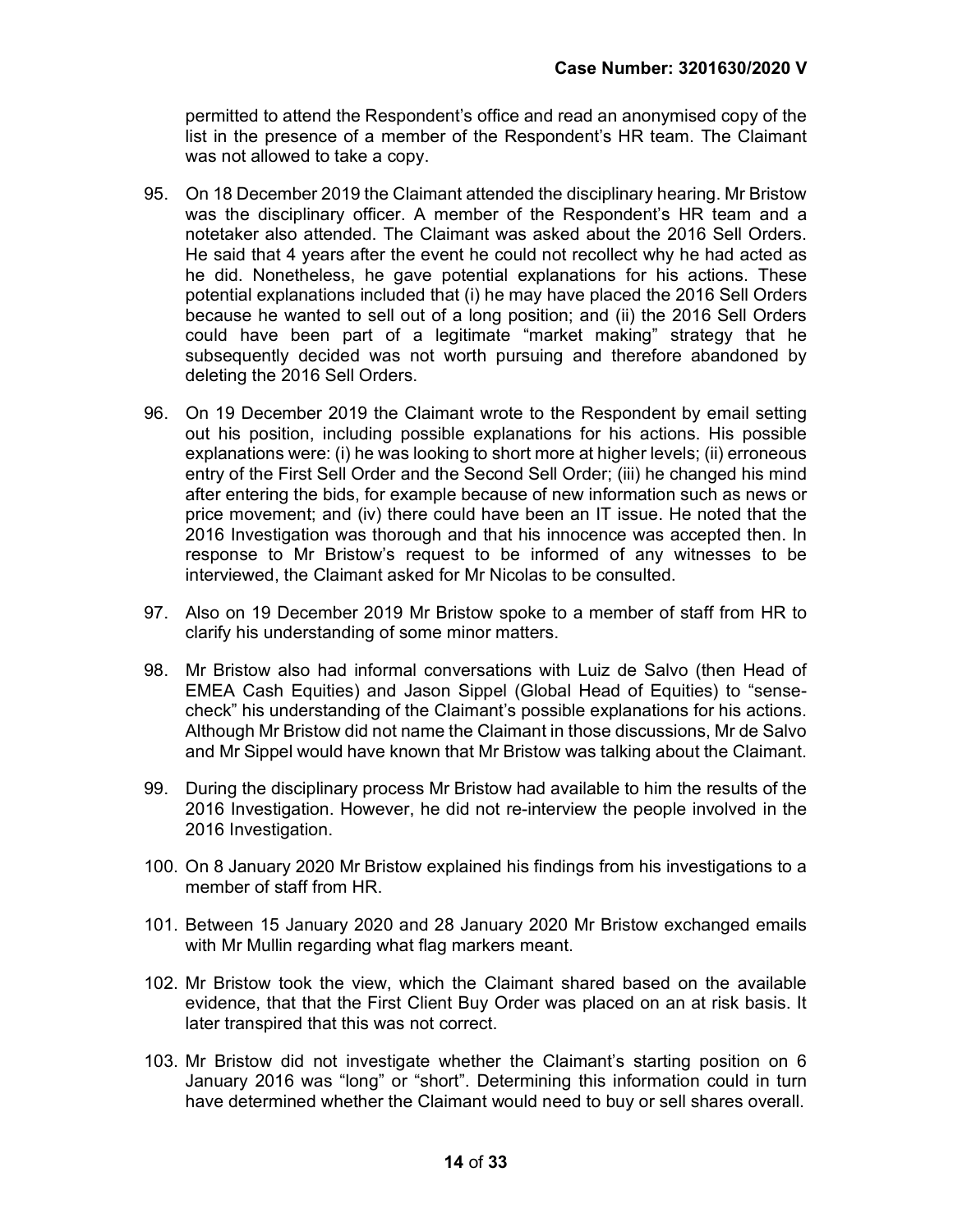- 104. Neither Mr Bristow nor any of the Respondent's staff recreated the position at the time of the 2016 Sell Orders across all exchanges on which LOGN shares were traded. The Respondent only considered the position on the SWX. It could have recreated the position if it had wanted to, by using its archived data.
- 105. On 31 January 2020 the Claimant attended a meeting with Mr Bristow. Mr Bristow informed the Claimant that the Claimant was being dismissed for gross misconduct.
- 106. On 11 March 2020 the Respondent's HR department sent to the Claimant a copy of the minutes of the disciplinary meeting. The Claimant was also informed that he would receive the outcome letter confirming the reasons for his dismissal by the end of that week (i.e. by 13 March 2020).
- 107. On 13 March 2020 the Claimant received confirmation in writing of his dismissal. The dismissal letter was written as a collaboration between Mr Bristow, a member of the HR team, and the Respondent's lawyers. The dismissal letter set out Mr Bristow's reasoning. The dismissal letter said that the size of the 2016 Sell Order was irrelevant to determining the purpose of the Claimant's actions. It did not deal with why Mr Bristow had rejected the Claimant's possible explanations that the First Sell Order and the Second Sell Order were made by mistake, or that they were part of a market making strategy. It can be inferred from the content of this letter, although it is not made explicit, that the Respondent was alleging that it had concluded that the Claimant engaged in spoofing.
- 108. There were some factual errors contained within the dismissal letter. The errors were in particular as follows:
	- (1) Mr Bristow said that the First Client Buy Order was at risk, and the Second Client Buy Order was an agency order placed before the First Client Buy Order was filled. The Respondent said this was unusual (the implication being that the Claimant would be likely to remember it). However, the trading data in the Respondent's possession in fact showed that (i) the First Client Buy Order was an agency order and (ii) the First Client Buy Order was filled before the Second Client Buy Order was placed.
	- (2) Mr Bristow said that the Claimant had given a possible explanation for the 2016 Sell Orders as the Claimant wanting "to sell out of a long position". He then said that despite this, the Claimant failed to sell to the client. However, firstly, the Claimant did not give this possible explanation. Secondly, the Claimant did sell to the client.
	- (3) In relation to the 2016 Sell Orders Mr Bristow said that the Claimant had "changed the flag type on the bid such that it would not show any resting size on the bid in the market place". He said that this was done in order to advance the Claimant's buying interests, i.e. that it was evidence of an intention to engage in spoofing. However, as noted above, the flags are determined by the SOR, not by the Claimant, who would not have seen the flags.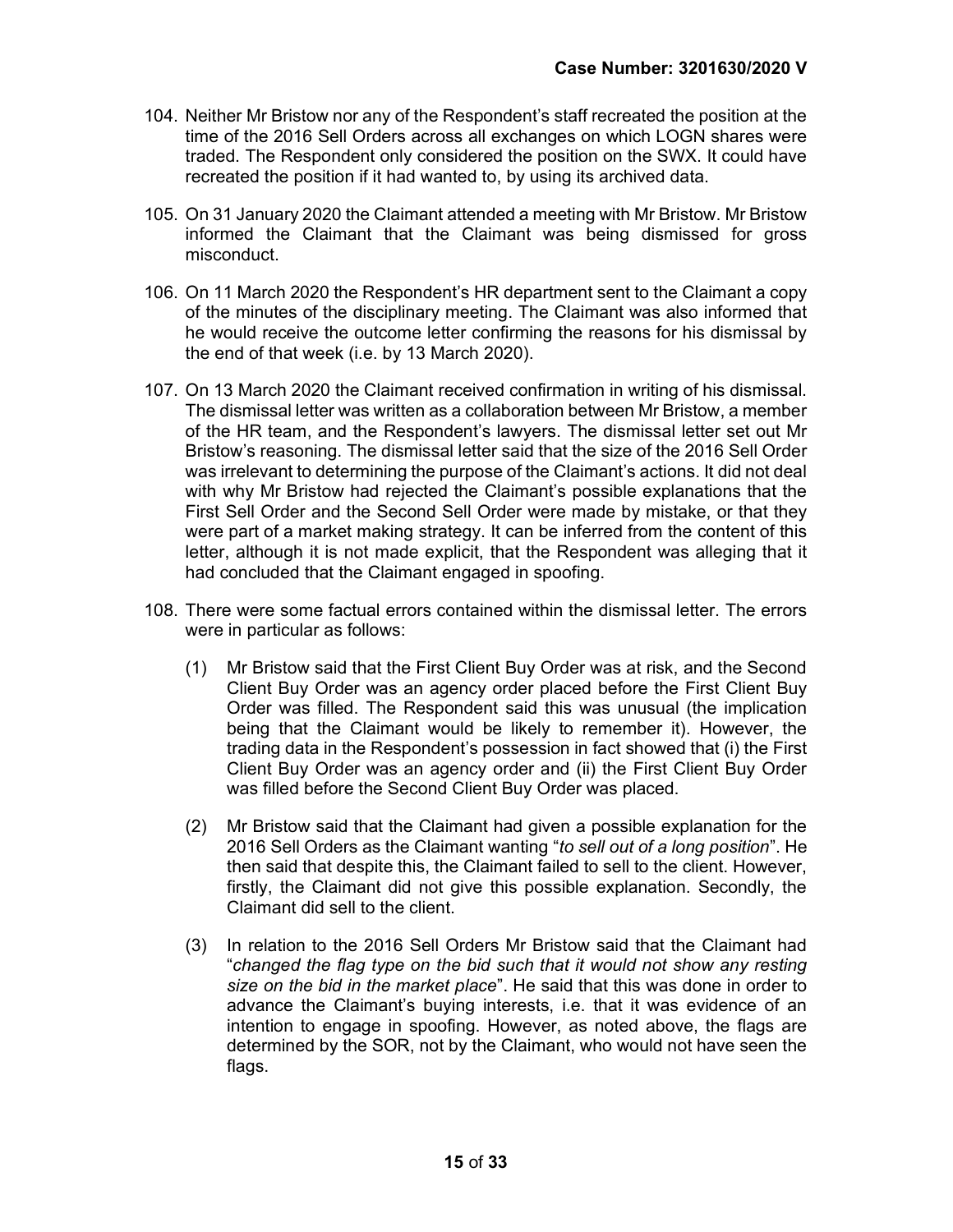#### The Respondent's communications with the FCA

109. On or around 3 February 2020 the Respondent reported to the FCA its actions in relation to the Claimant. It informed the FCA that "outside of the US precious metals matter" it was "undertaking a review more broadly of the CIB Markets businesses globally" including reconsidering past decisions. It placed the dismissal of the Claimant into that context.

### The appeal process

- 110. Following receipt of the letter containing reasons for his dismissal, on 26 March 2020 the Claimant appealed against his dismissal. On 20 May 2020 the appeal was heard by Mr Thakur. The appeal was a review of the dismissal decision, and not a rehearing. Mr Thakur did not undertake any further investigation. However, he did speak with Mr Bristow privately in order to learn more about the approach Mr Bristow took. He also spoke privately to Mr Sippel to "sense check" his understanding of the trading activity in question. Mr Sippel expressed support for dismissing the Claimant. The Claimant was not given the opportunity to make representations about what was said privately by Mr Bristow and Mr Sippel to Mr Thakur.
- 111. On 6 August 2020 the Claimant received a letter stating that his appeal was rejected. Along with the letter the Claimant received the minutes of the appeal meeting. It was fundamental to Mr Thakur's approach to the appeal that he held against the Claimant the fact that the Claimant could not remember the 2016 Sell Orders.

#### Relevant law

#### Unfair dismissal rights

- 112. Section 94 of the Employment Rights Act 1996 ("ERA 1996") provides that an employee with sufficient qualifying service has the right not to be unfairly dismissed by their employer.
- 113. Section 98 of the ERA 1996 sets out potentially fair reasons for dismissal:

"(1) In determining for the purposes of this Part whether the dismissal of an employee is fair or unfair, it is for the employer to show—

(a) the reason (or, if more than one, the principal reason) for the dismissal, and

(b) that it is either a reason falling within subsection (2) or some other substantial reason of a kind such as to justify the dismissal of an employee holding the position which the employee held.

- (2) A reason falls within this subsection if it—
	- […]
	- (b) relates to the conduct of the employee[…]"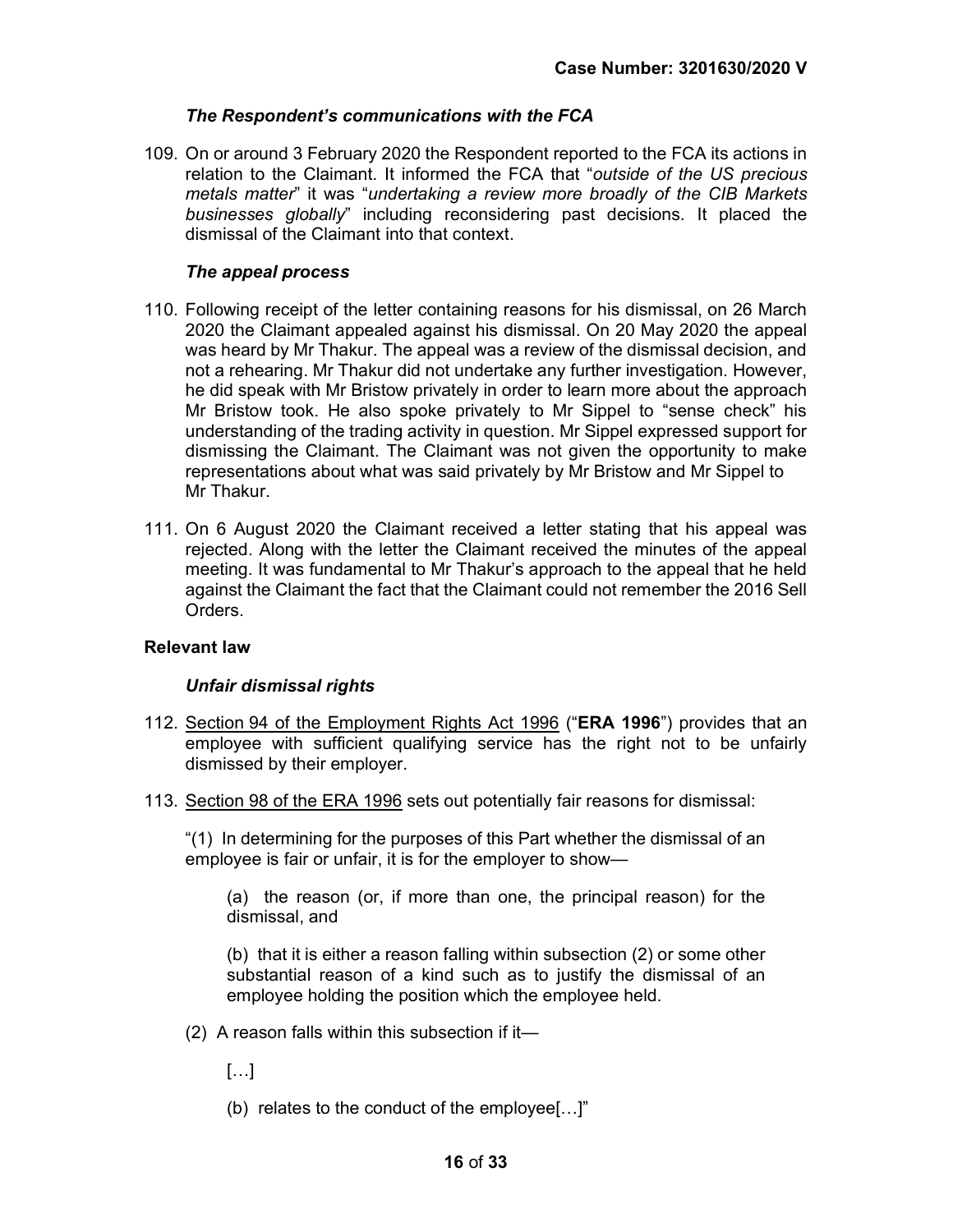## The reason for dismissal

114. In the case of Beatt v Croydon Health Services NHS Trust [2017] EWCA Civ 401; [2017] IRLR 748 (23 May 2017) Lord Justice Underhill stated that the "reason" for a dismissal is the factor or factors operating on the mind of the decision-maker which causes them to take the decision to dismiss or, as it is sometimes put, what "motivates" them to dismiss.

#### Conduct as a reason for dismissal

- 115. In the case of British Home Stores v Burchell [1980] I.C.R. 303 (20 July 1978) the Employment Appeal Tribunal set down the test that the Tribunal applies in cases of unfair dismissal by reason of conduct. The burden of proof within the test was later altered by section 6 of the Employment Act 1980. As a result, the test applied by the Tribunal is as follows:
	- (1) The employer must show that it believed the employee to be guilty of misconduct.
	- (2) The Tribunal must determine whether the employer had in mind reasonable grounds upon which to sustain that belief.
	- (3) The Tribunal must determine whether, at the stage at which that belief was formed on those grounds, the Respondent had carried out as much investigation into the matter as was reasonable in the circumstances.
- 116. This means that the Respondent does not need to have conclusive direct proof of the employee's misconduct: the Respondent only needs to have a genuine and reasonable belief, reasonably tested. Further, there is no requirement to show that the employee was subjectively aware that their conduct would meet with the Respondent's disapproval.
- 117. In the case of Shrestha v Genesis Housing Association Ltd [2015] EWCA Civ 94; [2015] IRLR 399 (18 February 2015) Lord Justice Richards noted at ¶ 23:

"To say that each line of defence must be investigated unless it is manifestly false or unarguable is to adopt too narrow an approach and to add an unwarranted gloss to the Burchell test. The investigation should be looked at as a whole when assessing the question of reasonableness. As part of the process of investigation, the employer must of course consider any defences advanced by the employee, but whether and to what extent it is necessary to carry out specific inquiry into them in order to meet the Burchell test will depend on the circumstances as a whole."

118. In considering the case generally, and in the Tribunal's assessment of whether dismissal was a fair sanction in particular, the Tribunal must not simply substitute its judgment for that of the employer in this case. Different reasonable employers acting reasonably may come to different conclusions about whether to dismiss. As Mr Justice Phillips noted when giving the judgment of the EAT in Trust Houses Forte Leisure Ltd v Aquilar [1976] IRLR 251 (1 January 1976):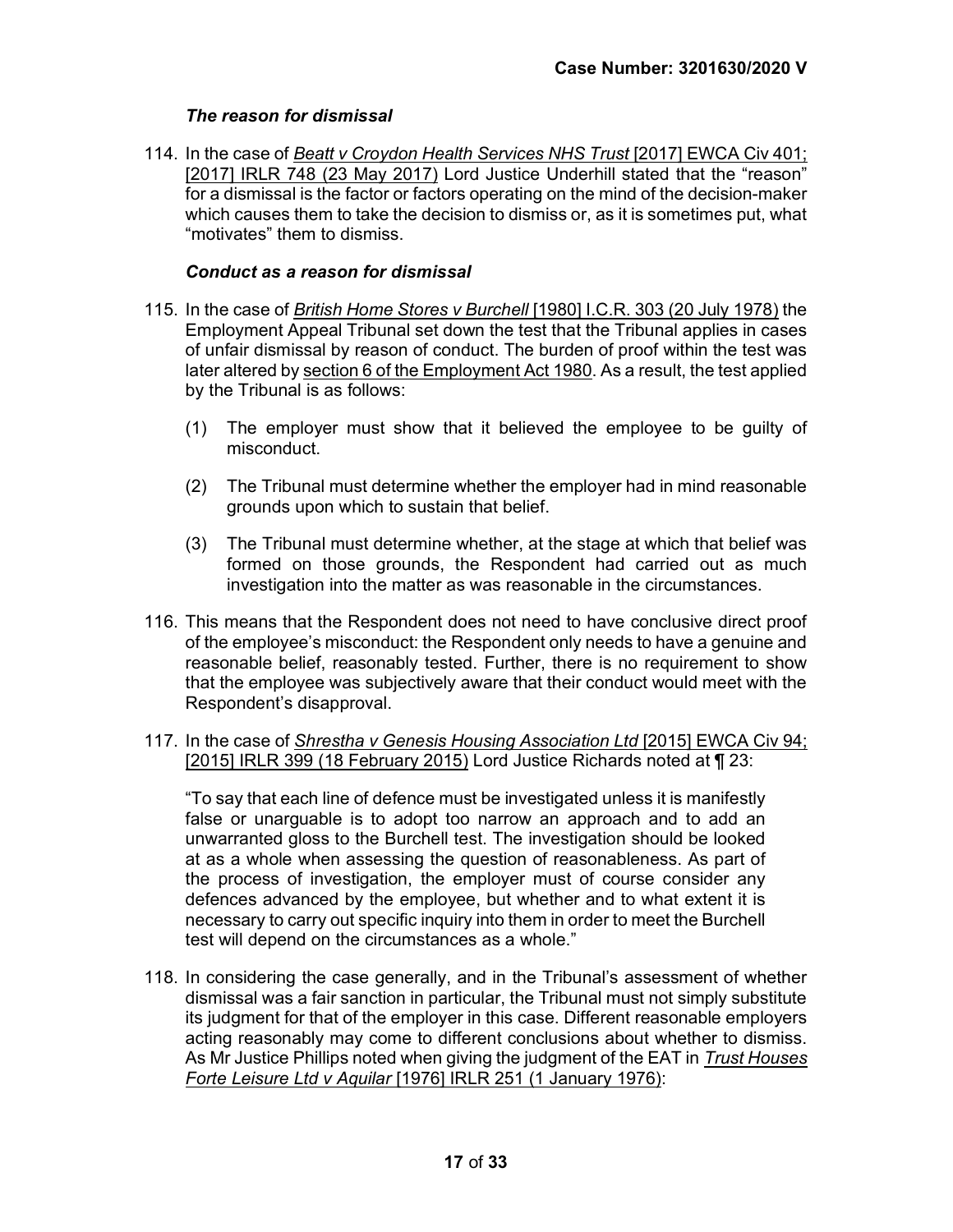"It has to be recognised that when the management is confronted with a decision whether or not to dismiss an employee in particular circumstances, there may well be cases where more than one view is possible. There may well be cases where reasonable managements might take either of two decisions: to dismiss, or not to dismiss. It does not necessarily mean, if they decide to dismiss, that they have acted 'unfairly,' because there are plenty of situations in which more than one view is possible."

- 119. It is therefore not for the Tribunal to ask whether a lesser sanction would have been reasonable in this case. The Tribunal asks itself whether dismissal was reasonable. The question is also not whether the Claimant committed misconduct, but whether the Respondent had a reasonable belief that the Claimant had committed misconduct.
- 120. It is impermissible for a Tribunal to substitute its own findings of fact for those of the decision-maker (see the case of London Ambulance Service NHS Trust v Small [2009] EWCA Civ 220; [2009] IRLR 563 (17 March 2009) at ¶¶ 40-43). Further, in *Linfood Cash and Carry Ltd v Thomson* [1989] I.C.R. 518 (10 May 1989) the EAT noted that it is not for the Tribunal to make its own assessment of the credibility of witnesses on the basis of evidence given before it. The relevant question is whether an employer acting reasonably and fairly in the circumstances could properly have accepted the facts and opinions which it did.

#### Delay in bringing disciplinary proceedings

- 121. In the case of RSPCA v Cruden [1986] ICR 205 (5 December 1985) the EAT upheld a decision of an Industrial Tribunal to the effect that a delay in bringing disciplinary proceedings may render a subsequent dismissal unfair, even if the employee has suffered no prejudice as a result of the delay.
- 122. In the case of  $A \vee B$  [2003] IRLR 405 (14 November 2002) the EAT applied the principle established in RSPCA v Cruden. It held at ¶ 67 that where delay has led to some prejudice, such as a failure to take statements which might otherwise have been taken, or because memories have faded, this can amount to "additional and independent concerns about the investigative process which will support a challenge to the fairness of that process".

#### Reasonableness of the investigation

- 123. In the case of Sainsbury's Supermarkets Ltd v Hitt [2002] EWCA Civ 1588; [2003] I.C.R. 111 (18 October 2002) Mummery LJ at ¶¶ 29-30 & 34, giving the judgment of the Court of Appeal, stated that it is necessary to apply the objective standards of the reasonable employer to all aspects of the question of whether the employee had been fairly and reasonably dismissed. That includes the reasonableness of the investigation.
- 124. In the case of A v B [2003] IRLR 405 (14 November 2002) the EAT at  $\P$  60 held as follows:

"Employees found to have committed a serious offence of a criminal nature may lose their reputation, their job and even the prospect of securing future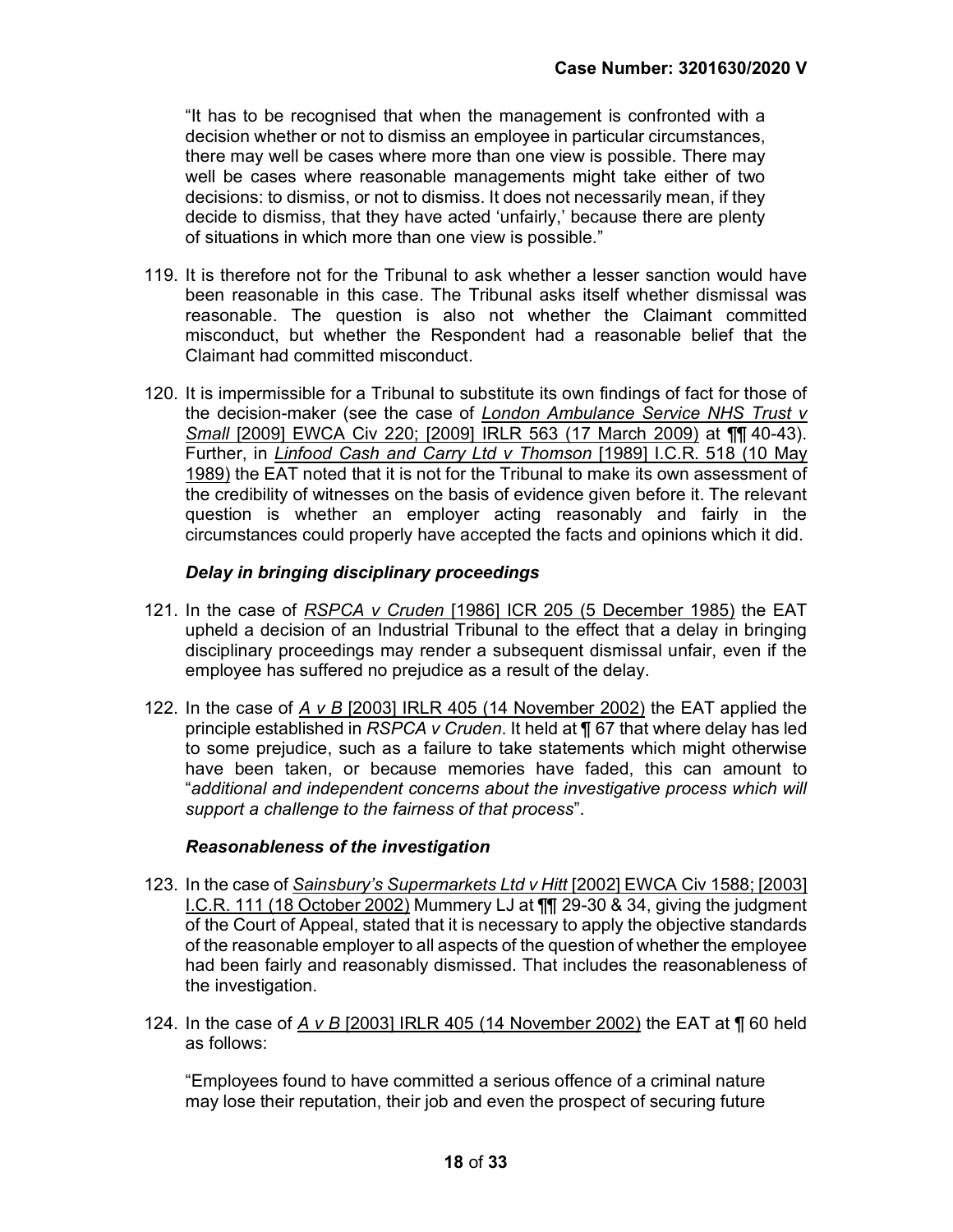employment in their chosen field, as in this case. In such circumstances anything less than an even-handed approach to the process of investigation would not be reasonable in all the circumstances."

125. In the case of Salford Royal NHS Foundation Trust v Roldan [2010] EWCA Civ 522; [2010] I.C.R. 1457 (13 May 2010) Elias LJ giving the judgment of the Court of Appeal approved of the judgment in  $A \vee B$  insofar as it referred to the need for employers to take seriously their responsibilities to conduct a fair investigation where the employee's reputation or ability to work in their chosen field could be affected by the disciplinary outcome.

#### Some other substantial reason for dismissal

- 126. As the National Industrial Relations Court held in RS Components v Irwin [1974] 1 All E.R. 41 (26 July 1973), by its very nature, "some other substantial reason" ("SOSR") under section  $98(1)(b)$  of the ERA 1996 is not to be construed as meaning a reason that is of the same kind as one of those set out in section 98(2) (e.g. conduct).
- 127. In the contract of employment there is an implied term of trust and confidence. Breach of the term of trust and confidence may be SOSR. The term of trust and confidence was defined in Malik v Bank of Credit and Commerce International SA [1998] A.C. 20 (12 June 1997) as follows:

"The employer shall not without reasonable and proper cause conduct itself in a manner calculated and likely to destroy or seriously damage the relationship of confidence and trust between employer and employee."

- 128. In the case of Leach v Office of Communications [2012] EWCA Civ 959; [2012] I.C.R. 1269 (13 July 2012) the Court of Appeal considered the overlap between conduct and SOSR. The Court of Appeal emphasised that "breakdown of trust" is not a mantra that can be mouthed whenever an employer is faced with difficulties in establishing a more conventional conduct reason for dismissal. The invocation of "loss of trust and confidence" is not an automatic solvent of obligations. It is necessary to identify more particularly why the matters relied on are said to have, in effect, made it impossible for the employer to continue to employ the employee. An employer must assess for itself, as far as practicable, the reliability of what it has been told. That assessment must involve a consideration of what alternatives to dismissal were reasonably open to the employer. The Court of Appeal noted that SOSR "is not a convenient label to stick on any situation, in which the employer feels let down by an employee or which the employer can use as a valid reason for dismissal whenever a conduct reason is not available or appropriate."
- 129. In the case of Governing Body of Tubbenden Primary School v Sylvester UKEAT/527/11; [2012] I.C.R. D29 (25 April 2012) the EAT considered circumstances where the SOSR relied upon was a consequence of "conduct". In such cases there is such a clear analogy to a dismissal for conduct itself that it is appropriate that a Tribunal should have regard to the immediate history leading up to the dismissal, which might include "the suspension; the warnings, or lack of them; the opportunities to recant and the like; the question of the procedure by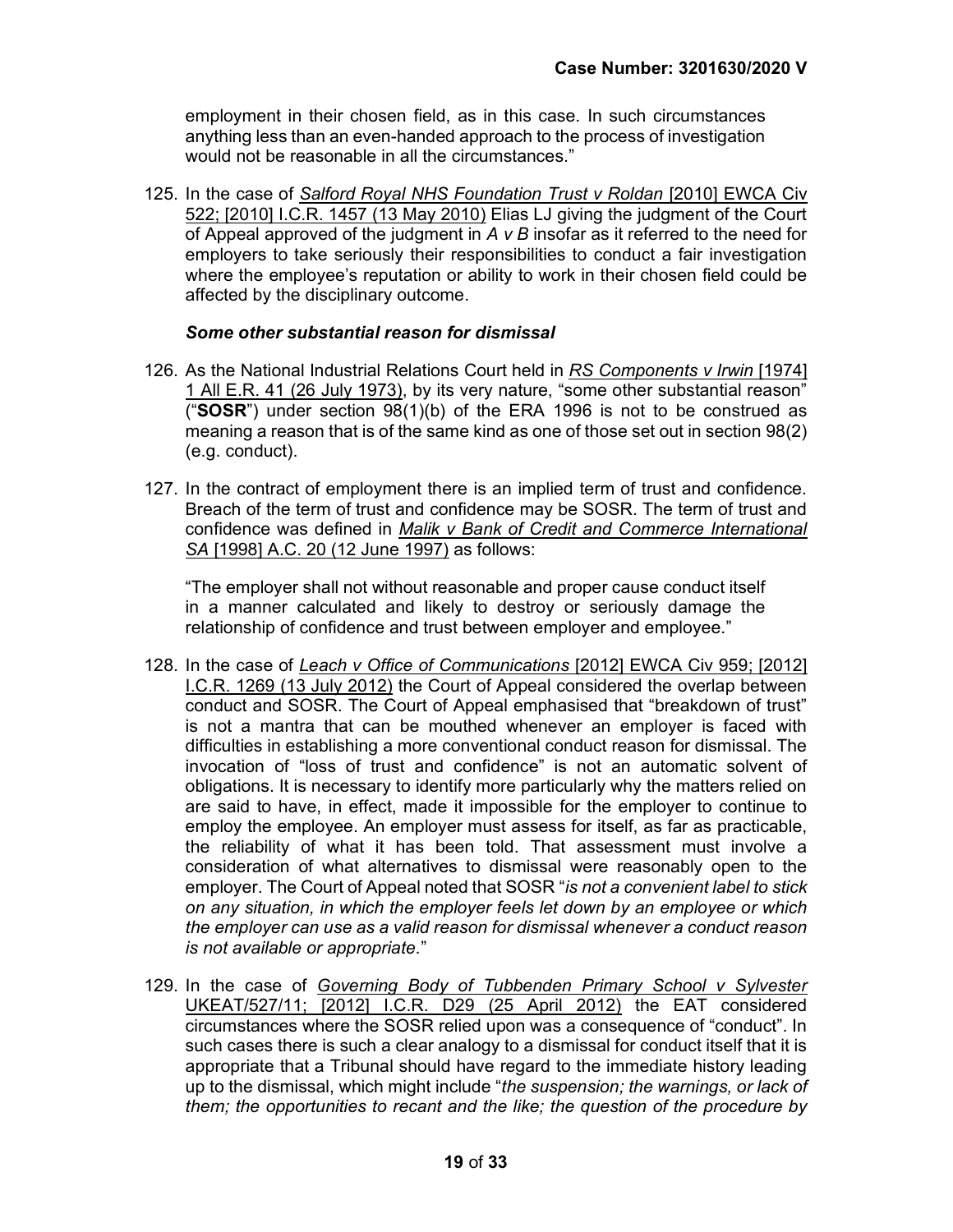which the dismissal decision is reached". Further, "if it were open to an employer to conclude he had no confidence in an employee, and if a tribunal was as a matter of law precluded from examining how that position came about, it would be open to such an employer, at least if he could establish that the reason was genuine, to dismiss for any reason or none in much the same way as he could have done at common law before legislation introduced the right not to be unfairly dismissed"

## Polkey reductions

130. Awards for unfair dismissal can be reduced if the Tribunal finds that the employer could have dismissed the employee fairly if a fair procedure had been used. In the case of Hill v Governing Body of Great Tey Primary School [2013] I.C.R 691 (29 January 2013) Langstaff J at ¶ 24 giving the judgment of the EAT set out the particular features of a Polkey deduction as follows:

"First, the assessment of it is predictive: could the employer fairly have dismissed and, if so, what were the chances that the employer would have done so? The chances may be at the extreme (certainty that it would have dismissed, or certainty it would not) though more usually will fall somewhere on a spectrum between these two extremes. This is to recognise the uncertainties. A tribunal is not called upon to decide the question on balance. It is not answering the question what it would have done if it were the employer: it is assessing the chances of what another person (the actual employer) would have done. Although Ms Darwin at one point in her submissions submitted the question was what a hypothetical fair employer would have done, she accepted on reflection this was not the test: the tribunal has to consider not a hypothetical fair employer, but has to assess the actions of the employer who is before the tribunal, on the assumption that the employer would this time have acted fairly, though it did not do so beforehand."

## Conclusions on liability

#### Potentially fair reason

- 131. Between January 2016 and January 2020 the Respondent radically altered its approach to the 2016 Sell Orders. According to the Respondent, in January 2016 they did not merit disciplinary action; in January 2020 they merited summary dismissal.
- 132. The Respondent says that the Claimant was dismissed either because of his conduct, or for SOSR. The Respondent says that SOSR was either a breakdown in trust and confidence, or that the Respondent was unable to certify the Claimant as fit and proper to perform his role. In both his opening note and his closing note, Mr Devonshire QC noted that the SOSR ground relates to essentially the same basic beliefs or conclusion as the conduct ground. In the circumstances of this case conduct and SOSR clearly do overlap: it was allegedly the Claimant's conduct which caused the breakdown in trust and confidence, and which led the Respondent to be unable to certify the Claimant.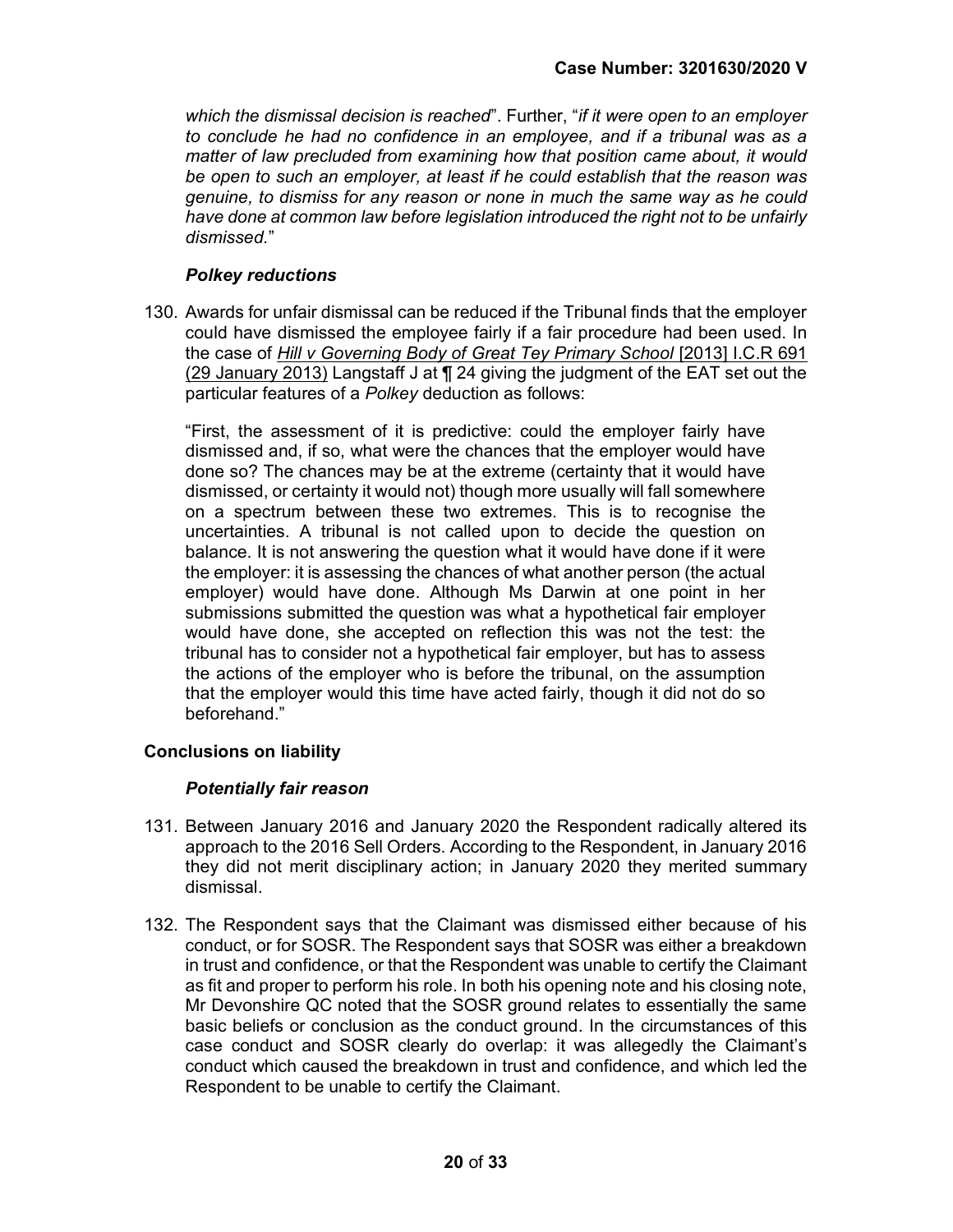- 133. The Claimant alleges that the Respondent changed its approach to the 2016 Sell Orders because it needed to appease regulators following the Precious Metals Scandal: heads needed to roll, whether or not they were the right heads. This is not because the FCA wants to see heads roll, but rather because heads rolling would prove to the FCA that the Respondent was taking its regulatory responsibilities seriously. In contrast, the Respondent says that the Precious Metals Scandal caused it to re-evaluate its past decision-making, and that the change of approach to the 2016 Sell Orders was not for inappropriate reasons.
- 134. Although the evidence as a whole bears on this question, there are a few points which stand out, as follows:
	- (1) The New Spoofing Policy reversed the burden of proof against traders (once trades consistent with spoofing had been shown to have taken place); it had the effect that any significant doubt was resolved against a trader. The Respondent was not able to articulate a convincing reason why, as an organisation, it changed its approach to the 2016 Sell Orders by retrospectively imposing the New Spoofing Policy, including its reversal of the burden of proof; rather, the Respondent merely noted that it did change its approach.
	- (2) It was Mr Bristow's evidence that in connection with some of the matters identified by the DOJ investigation, a decision was taken by the Respondent to look back at market conduct matters that had previously been reviewed and to assess whether the outcomes in those cases had been appropriate. There was therefore a direct connection between the DOJ investigation, the Market Conduct Review, and the disciplinary action. (I note here that the legal consequence of this is not that there is some form of but-for causation in play which means that the DOJ investigation was the reason for dismissal: the reason for the dismissal is the factor or factors operating on the mind of the decision-maker which causes them to take the decision to dismiss. This is merely one matter among many which bears on whether the reason for dismissal was that claimed by the Respondent.)
	- (3) There had been no material change to the relevant regulations.
	- (4) However, the Respondent had a powerful incentive to show to regulators that it was now strict on compliance issues: it wanted to keep regulation as light-touch as possible, and as Mr Mullin noted in evidence, the stronger the Respondent's Corporate Compliance Program, the less need there would be for an independent compliance monitor to be appointed. The appointment of an independent compliance monitor is something the Respondent wanted to avoid. In this regard, it is noteworthy that much of the trading activity which was subject to the DOJ investigation took place in London, and so the Respondent's relationship with the FCA was also damaged by the Precious Metals Scandal. One way to show the regulators that the Respondent was taking tough action against spoofing, and therefore that the appointment of an independent compliance monitor was not necessary, was by dismissing traders for historic allegations of spoofing.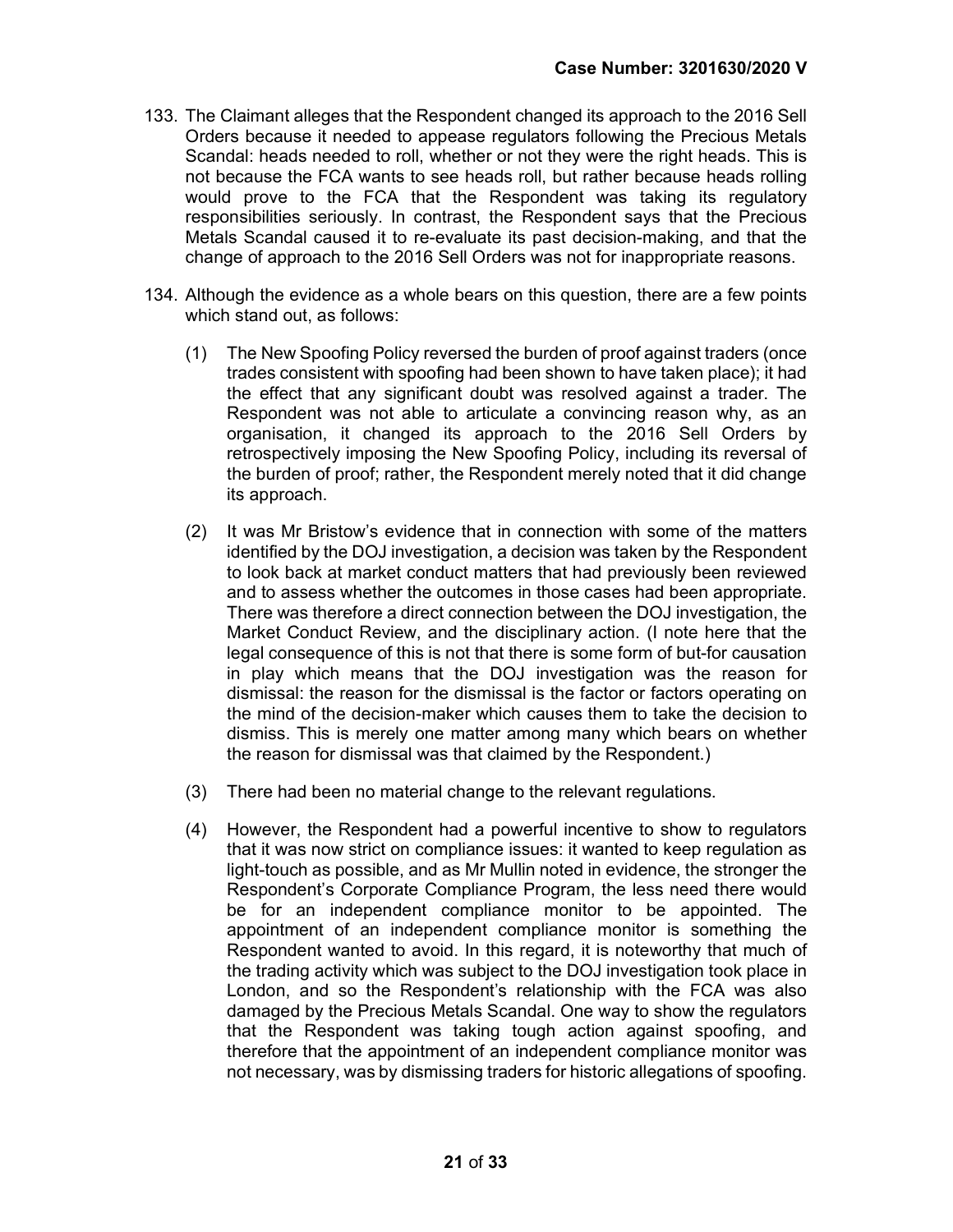- (5) The managers involved in the disciplining of the Claimant were responsible for cleaning up after the misconduct in the US Treasuries desk (Mr Bristow) and the precious metals desk (Mr Thakur). It was firmly in their personal interests to give an appearance of a strong culture of regulatory compliance.
- (6) No new evidence arose to displace the conclusions of the 2016 Investigation as to the Claimant's intentions, and therefore whether he in fact engaged in spoofing. The only change was in the burden of proof applied once the existence of trades consistent with spoofing had been established.
- (7) The meeting on 4 December 2020 between Mr Bristow and Mr Mullin gave Mr Bristow a strong indication that he should take disciplinary action against the Claimant.
- (8) When the Respondent notified the FCA, about the Claimant's dismissal, it failed to refer to the 2016 Investigation's outcome exonerating the Claimant.
- (9) Mr Mullin's evidence was that through the Claimant's dismissal and by its notification of this to the FCA, the Respondent was successfully able to imply it was tightening its standards of regulatory compliance.
- (10) As set out above, the dismissal letter contained numerous errors and omissions. This is despite it having been carefully crafted in collaboration with the Respondent's HR department and its legal advisors. I have concluded that it was crafted by the Respondent to give the appearance of fairness, no matter what the real reasons for the dismissal were.
- 135. In the light of all of the evidence, I am persuaded that the Claimant's explanation for the Respondent's change of approach is more likely to be true than the Respondent's explanation. The Respondent changed its approach to the 2016 Sell Orders because of its desire to appease its regulators by showing it was "cleaning up its act".
- 136. In light of these matters and the circumstances of the case as a whole I conclude that the reason for the dismissal in the mind of Mr Bristow, and accepted by Mr Thakur during the appeal, was not conduct or SOSR, but rather to further the Respondent's desire to appease its regulators.
- 137. As such, the dismissal was unfair on the basis that it did not take place for a potentially fair reason.
- 138. Despite having reached this conclusion, in case I am wrong about the reason for the dismissal, I have found it helpful to continue to determine the other matters in the list of issues.

#### Genuine belief in misconduct

139. Given the reasons for my conclusion in relation to the reason for the Claimant's dismissal, I additionally conclude that neither Mr Bristow nor Mr Thakur had a genuine belief that the Claimant had committed misconduct.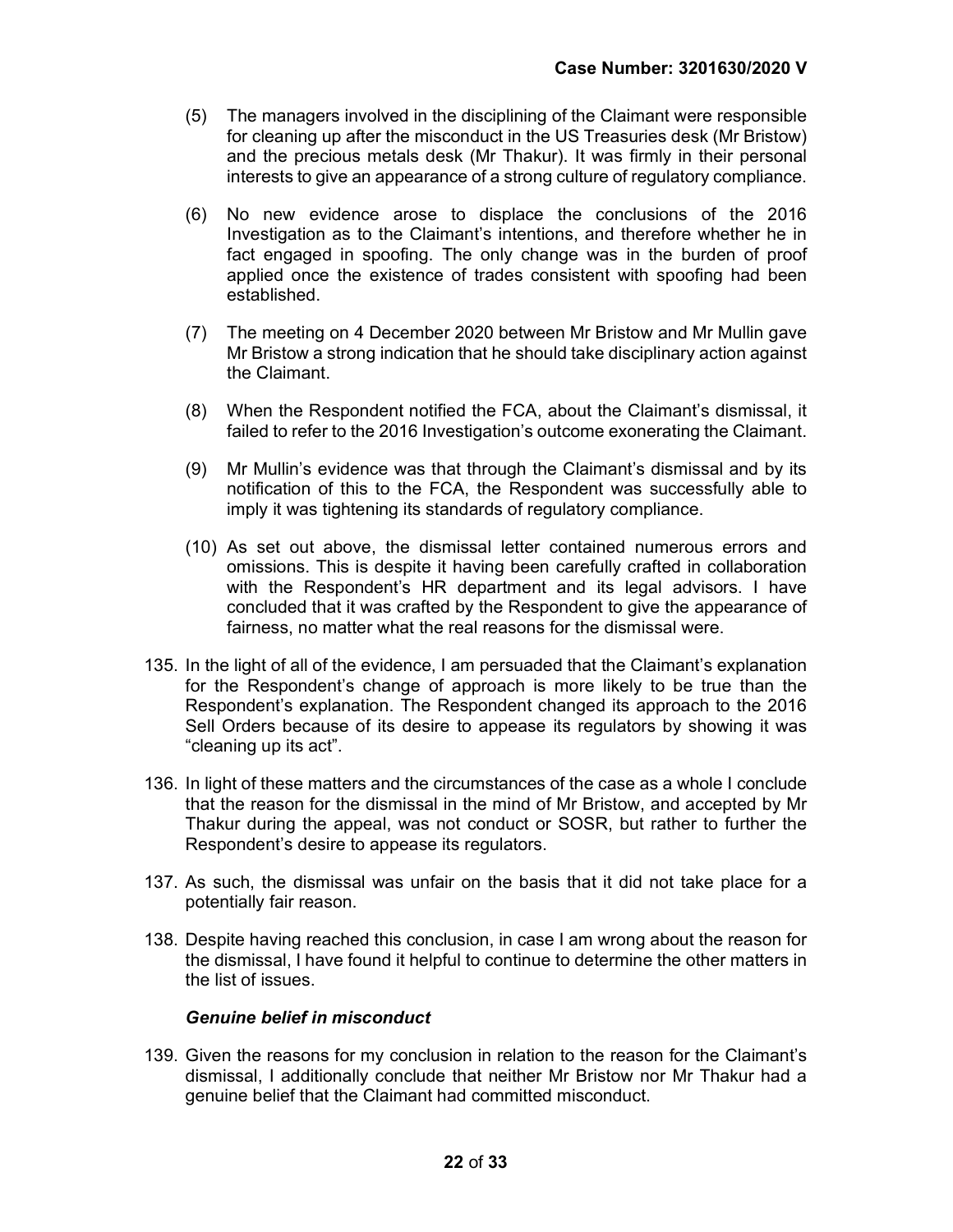- 140. If I was wrong to conclude that the Claimant was dismissed for a reason that was not a potentially fair reason, and he in fact was dismissed for reasons of conduct, then I would still conclude that neither Mr Bristow nor Mr Thakur had a genuine belief in misconduct. In particular, a fundamental basis of their claimed views that the Claimant had engaged in misconduct was that the Claimant could not recollect the 2016 Sell Orders or the reasons for them. This was not a genuine belief that the Claimant had committed misconduct. Rather, it was a belief that the Claimant could not prove that he had not committed misconduct. However, Mr Bristow and Mr Thakur have always known that if the Claimant was innocent, then even days after the 2016 Sell Orders the Claimant would not have been able to provide an explanation for the 2016 Sell Orders. A major reason for that was the fact that before the 2016 Sell Orders were placed the Respondent had failed to train the Claimant to take notes of suspicious-looking transactions. Mr Bristow and Mr Thakur knew of these matters due to their review of the material from the 2016 Investigation.
- 141. As such, even if the reason for dismissal had been the potentially fair reason of conduct, I would nonetheless have found that the Respondent did not have a genuine belief in misconduct. The dismissal would be unfair for this reason.

#### Reasonable grounds to sustain the belief

- 142. I have additionally gone on to consider whether, if the Respondent had actually held a belief that the Claimant had committed misconduct, the grounds for that belief would have been reasonable.
- 143. As detailed above, despite the Respondent having available to it the correct information, the Respondent's carefully crafted dismissal letter sent in Mr Bristow's name nonetheless made serious factual errors as follows:
	- (1) Treating the First Client Buy Order as at risk.
	- (2) Treating the First Client Buy Order as unfilled before the Second Client Buy Order was received.
	- (3) Viewing the First Client Buy Order and the Second Client Buy Order as unusual and therefore, by implication, memorable.
	- (4) Saying that the Claimant said he "wanted to sell out of a long position".
	- (5) Saying the Claimant failed to sell to the client.
	- (6) Failing to note that the Claimant had no material interest in spoofing: as Mr Bristow and Mr Thakur were well aware, if the order was small (as this order was) then the Claimant had no interest in risking his career by spoofing to satisfy the order, and therefore was less likely to have engaged in spoofing.
	- (7) Failing to note that unlikely and suspicious-looking things do happen over a long enough time span in a large enough sample size (the sample in this case being all of the Respondent's trades by all of their traders).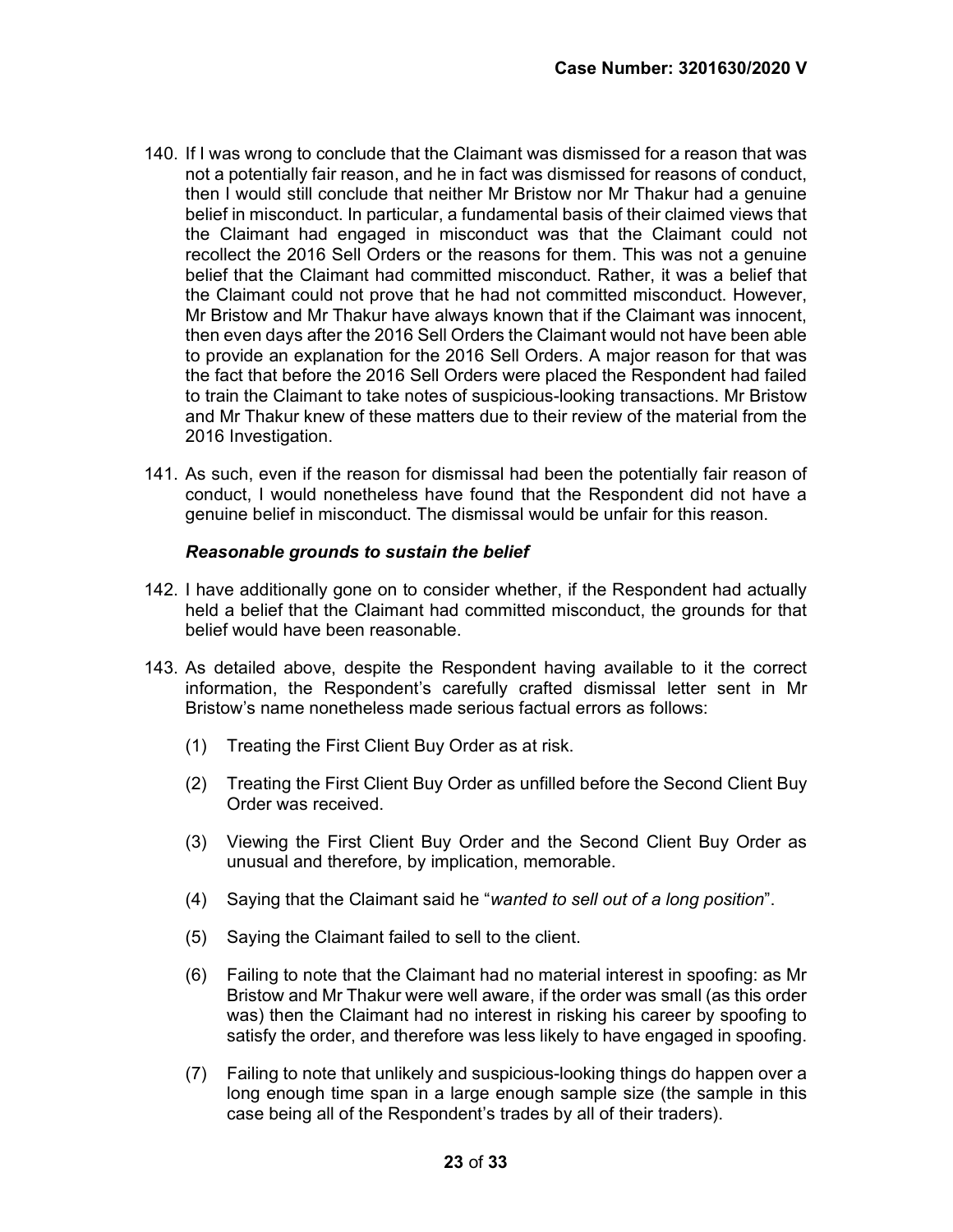- 144. Further, the fundamental position taken by the Respondent (both at the dismissal stage and the appeal stage) was that the Claimant had not been able to explain his actions. However, if the Claimant had not engaged in spoofing, then there was never any prospect of the Claimant having been able to explain his actions, because before the 2016 Sell Orders were placed the Respondent had failed to train the Claimant to take notes of suspicious-looking transactions.
- 145. For these reasons, neither Mr Bristow nor Mr Thakur had reasonable grounds which a reasonable employer could conclude could sustain any belief in misconduct. As such, the Claimant's dismissal was also unfair on this basis.

#### The reasonableness of the investigation

- 146. Spoofing is serious misconduct. It is a matter which requires reporting to regulators. It is serious criminal conduct which carries potential imprisonment as a sanction. A finding that a person has engaged in spoofing would be ruinous to that person's career in financial services.
- 147. As a result of the seriousness of the allegations and their potential consequences, the Respondent had a duty to conduct the most careful investigation. However, there were deficiencies in the investigation:
	- (1) The disciplinary manager was also the investigating officer. This was despite it obviously being practicable to have different people fulfilling the investigative and disciplinary roles, given the Respondent's resources.
	- (2) Mr Bristow's investigation was limited to (i) a discussion with Mr Mullin on 4 December 2019; (ii) the disciplinary meeting with the Claimant; (iii) speaking to HR and Mr Mullin on 19 December 2019 to clarify his understanding of some matters; (iv) emails with Mr Mullin concerning what flags on orders meant; (v) informal discussions with Mr Sippel and Mr de Salvo; and (vi) reading the result of the 2016 Investigation.
	- (3) The Respondent did not investigate exculpatory evidence. For example:
		- (a) The 2016 Investigation, which provided the necessary background to the position in 2020, was so delayed as to be unreasonable, because it deprived the Claimant of the ability to know why he acted as he did in relation to the 2016 Sell Orders.
		- (b) Mr Bristow did not ascertain whether each of the First Client Buy Order and the Second Client Buy Order were on an at risk or agency basis. This was fundamental to understanding the Claimant's trading pattern, and not doing so misled the Claimant on this issue and limited his ability to defend himself.
		- (c) Mr Bristow did not obtain material in Mr Mullin's possession concerning the breakdown of the execution of the client's orders. This was clearly important information concerning the allegation; lack of access to this information could lead a decision-maker into error.
		- (d) Mr Bristow did not acquire data concerning the Claimant's trading of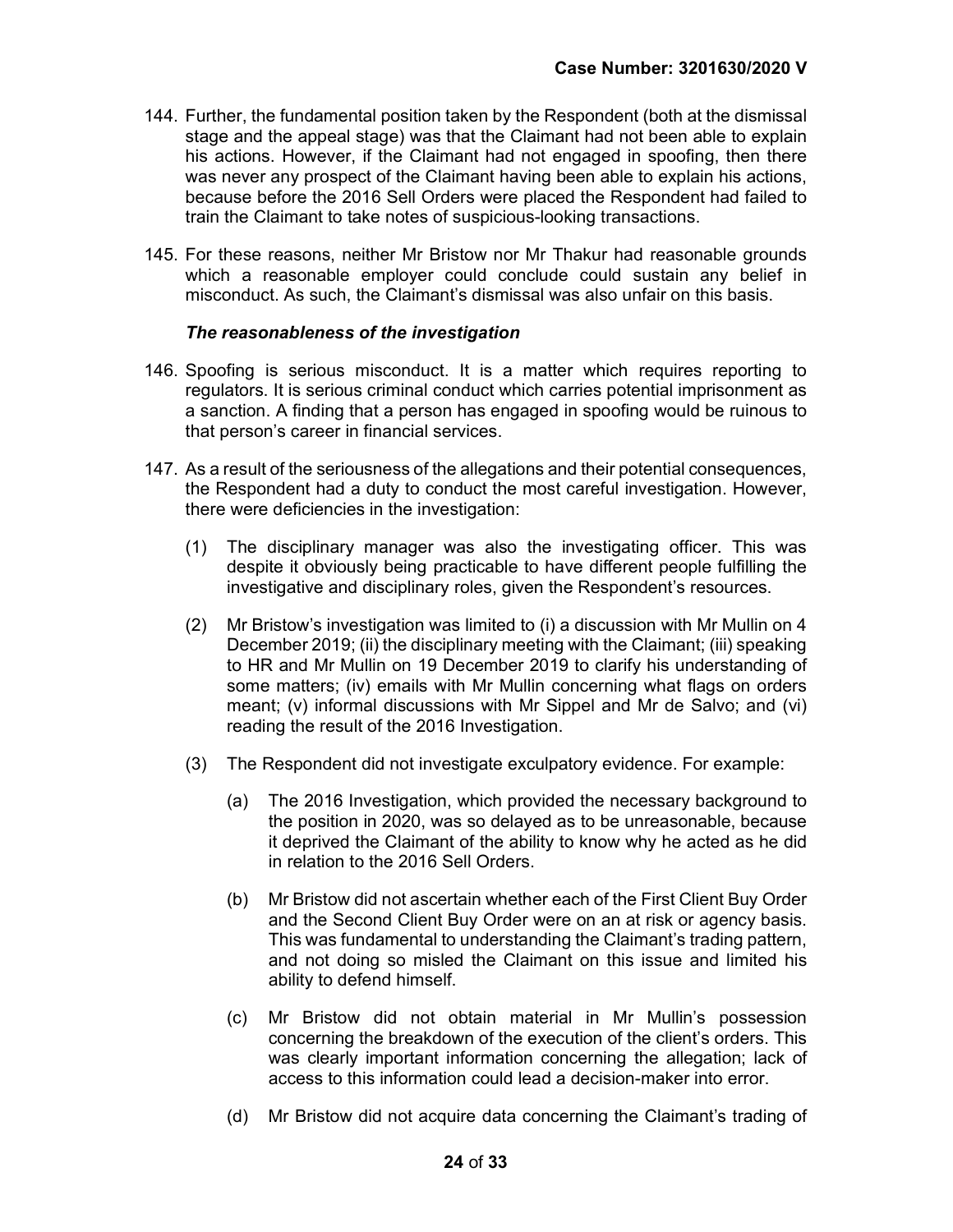LOGN shares on venues other than SWX. Again, lack of access to this information could lead a decision-maker into error.

- (e) Mr Bristow did not properly investigate how the Claimant would input information into his trading screen, including how flags would be applied by the SOR.
- (f) The Respondent did not reconstruct the Claimant's position at the start of the day, notwithstanding the fact that this could assist the Claimant in understanding his own trading activity. Such a reconstruction would have shed light on whether the Claimant was "long" or "short" and, potentially, why he traded as he did. It was possible for the Respondent to reconstruct this position by recalling data from its archives, but it did not do so.
- (g) Mr Bristow did not ascertain information relating to the sales trader's interactions with the client, or the client's buying intentions.
- (h) Mr Bristow did not review any of the Claimant's or the sales trader's electronic communications, which could have shed light on the circumstances surrounding the 2016 Sell Orders.
- (i) Mr Bristow did not investigate the possibility that the 2016 Sell Orders reflected an order from another client to sell LOGN shares (despite the fact that it is possible for a trader to be on "both sides" of the market).
- (j) There was no review of whether prices moved or whether news or headlines were released around the time of the 2016 Sell Orders which might have affected the Claimant's decision-making. This was despite the Claimant drawing attention to these possibilities in his email of 19 December 2019. This was relevant to the question of whether the Claimant simply changed his mind as to the placement of the 2016 Sell Orders.
- (k) Mr Bristow did not interview Mr Nicolas. At the time of the 2016 Investigation Mr Nicolas had made comments which assisted in exonerating the Claimant. Mr Bristow not doing this was despite Mr Bristow inviting the Claimant to suggest witnesses who should be interviewed, and the Claimant then on 19 December 2019 suggesting Mr Nicolas be consulted.
- (4) The appeal did not remedy any of the investigative failings.
- 148. Considering these matters in the round, alongside the size and administrative resources of the Respondent, the investigation was not one that a reasonable employer could undertake. These were not minor errors. Rather, they were individually and cumulatively serious failings to comply with the standards with which any reasonable employer of the size and administrative resources of the Respondent would comply.
- 149. As the investigation was not reasonable, the Claimant's dismissal was also unfair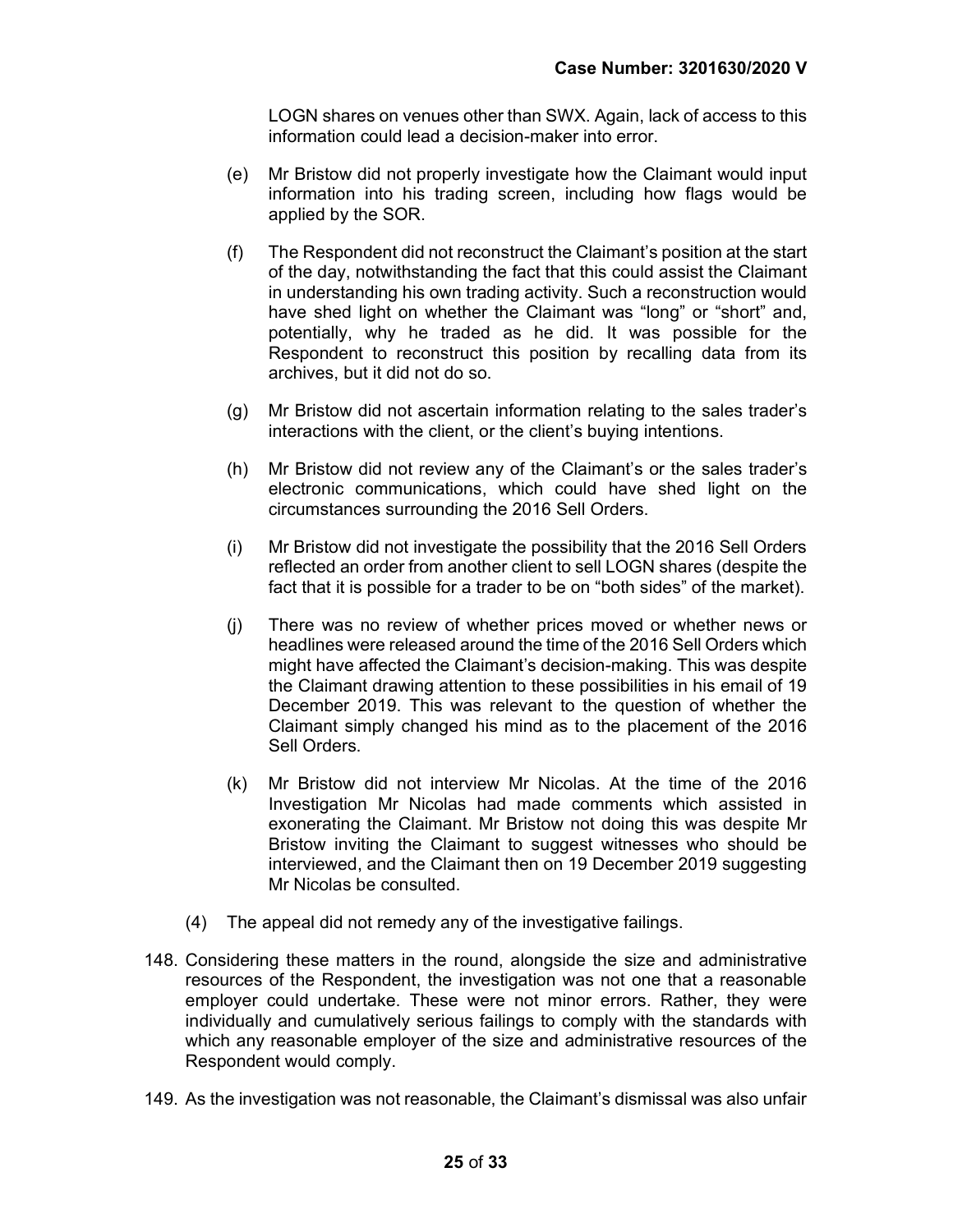on this basis.

#### The fairness of the procedure

- 150. The Respondent was obliged to use a fair procedure during the disciplinary process. However, it had serious deficiencies as follows in particular:
	- (1) The Respondent did not complete its investigations until after the disciplinary hearing, for example, only interviewing Mr de Salvo and Mr Sippel after this. As a result, the Claimant was not given the opportunity to comment on matters which came to Mr Bristow's attention after the disciplinary hearing.
	- (2) Mr Bristow made findings of fact without giving the Claimant the opportunity to comment on the allegations underlying the findings. For example, the allegation contained within the dismissal letter that the Claimant "changed the flag type on the bid" would easily have been disproved by the Claimant if he had been given the opportunity to comment on it. This is because, as noted above, flag types are not determined by the trader, but are assigned by the SOR based on how the trader indicated that they wanted the bid or offer to be dealt with, and are not seen by the trader.
	- (3) The Claimant was only sent the minutes of each of the disciplinary hearing and the appeal hearing after the outcomes of those hearings had been reached. The effect of this was that the Claimant could not comment on any errors in the minutes before the outcomes were reached. As such, any errors in those minutes would have influenced the decision-makers' final decisions. Further, in any event, the minutes were sent so long after the hearings that the Claimant's recollection would have faded, which limited his ability to comment on the minutes.
- 151. When considered in the round, the procedure used by the Respondent fell outside of the scope of the procedures that a reasonable employer might have adopted. As such, even if the reason for dismissal had been conduct, the Claimant's dismissal would have been unfair on the basis of the unfairness of the procedure used.

#### The band of reasonable responses

- 152. In deciding whether the decision to dismiss was within the band of reasonable responses, it is not for me to substitute my judgment for that of the Respondent. I do not ask whether I would have dismissed. The band of reasonable responses open to the Respondent is necessarily very wide. The question is whether the decision of the Respondent fell within that very wide band.
- 153. The Claimant says that dismissal was not within the band of reasonable responses for three principal reasons:
	- (1) The Respondent's retrospective application of the New Spoofing Policy was unfair;
	- (2) The Respondent adopted an unfairly inconsistent approach to the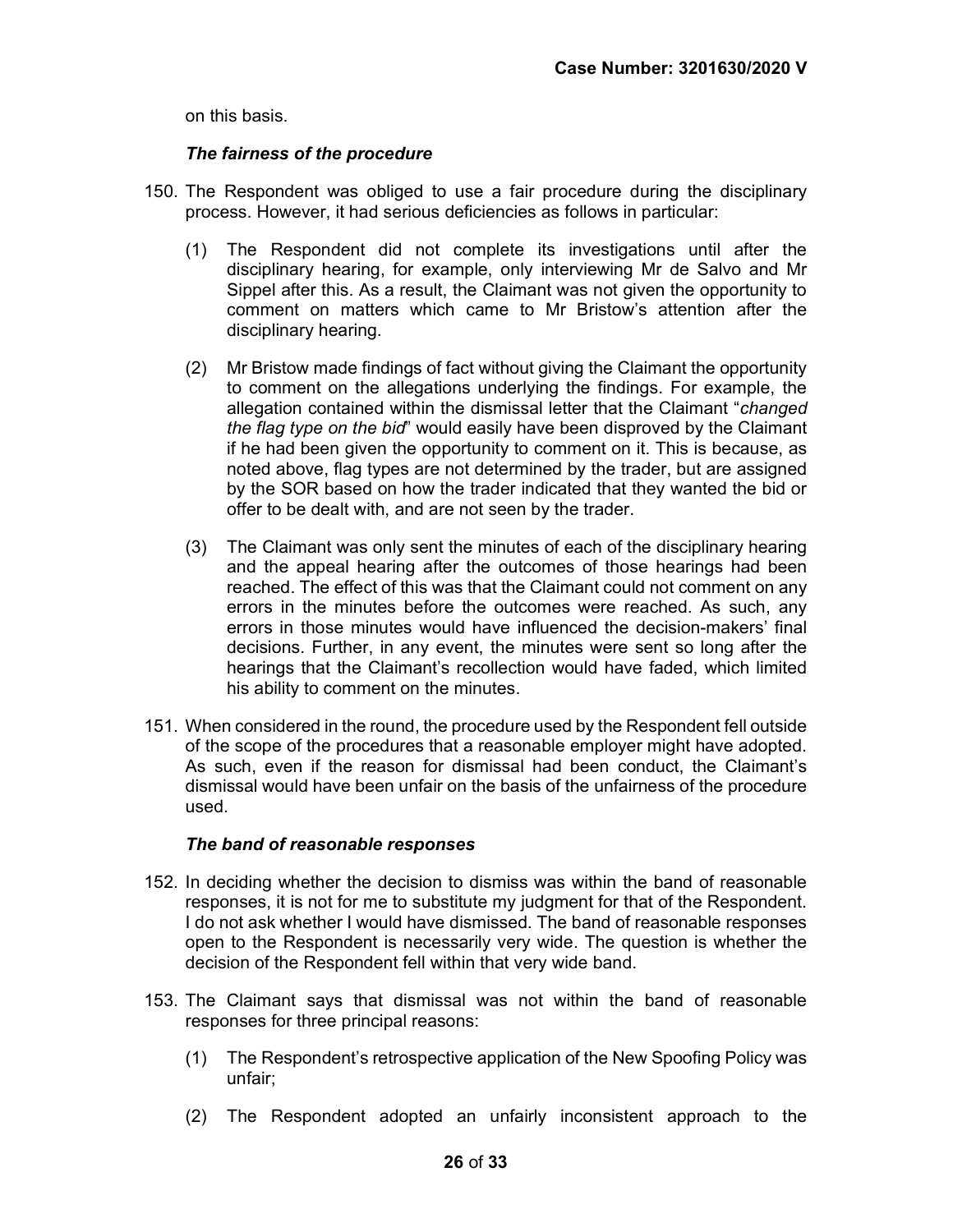Claimant's conduct; and,

- (3) The delay in the Respondent bringing disciplinary proceedings was unfair.
- 154. For the following reasons, I have concluded that it was unfair to retrospectively apply the New Spoofing Policy to the Claimant:
	- (1) The Claimant says that in order for it to be fair to resolve all significant doubt against an employee (as the New Spoofing Policy does), that approach must be matched by the most thorough of investigations. I agree. As I have held above, the investigation was not thorough.
	- (2) It was particularly unfair to apply the New Spoofing Policy to the Claimant, with its refusal to give to traders the benefit of the doubt, when the instruction and training to write down the details of suspicious-looking trades was only given after the 2016 Investigation, and therefore after the Claimant had forgotten about the details of the 2016 Sell Orders, as the Respondent accepted in the 2016 Investigation. A trader would need contemporaneous notes to explain suspicious-looking transactions and to defend themselves under a reverse burden of proof.
	- (3) For these reasons, the application of the New Spoofing Policy to the Claimant was unfair.
- 155. For the following reasons, I have concluded that the Respondent adopted an inconsistent approach to the Claimant's conduct and that the Respondent acted unreasonably:
	- (1) The Claimant says that exonerating the Claimant in 2016, then finding him culpable 4 years later, was inconsistent. The inconsistency arises from a change in the burden and standard of proof that the Respondent applied. That change, and its application to the case in the present circumstances, was not fair. On the one hand the position in 2016 was that the Claimant's conduct was not even suspicious and did not warrant formal disciplinary action; that position was repeated in 2017, 2018, and around 9 December 2019 (the day of the Claimant's suspension), when the Claimant was certified to the FCA by the Respondent as fit and proper. On the other hand, the position in January 2020 was that the Claimant's conduct merited summary dismissal. That is a glaring inconsistency.
	- (2) I bear in mind that decisions in disciplinary matters are not subject to a doctrine of res judicata or issue estoppel. However, in the present circumstances, the exact same pattern of facts was considered contemporaneously, and allegations not proceeded with, but was reconsidered 4 years later when the Claimant would always have less of an ability to recall what he was doing at the time, and with a reversed burden of proof that made it inevitable that the Claimant would be found to have engaged in spoofing under the New Spoofing Policy. This was manifestly unfair.
- 156. For the following reasons in particular I have concluded that the delay in the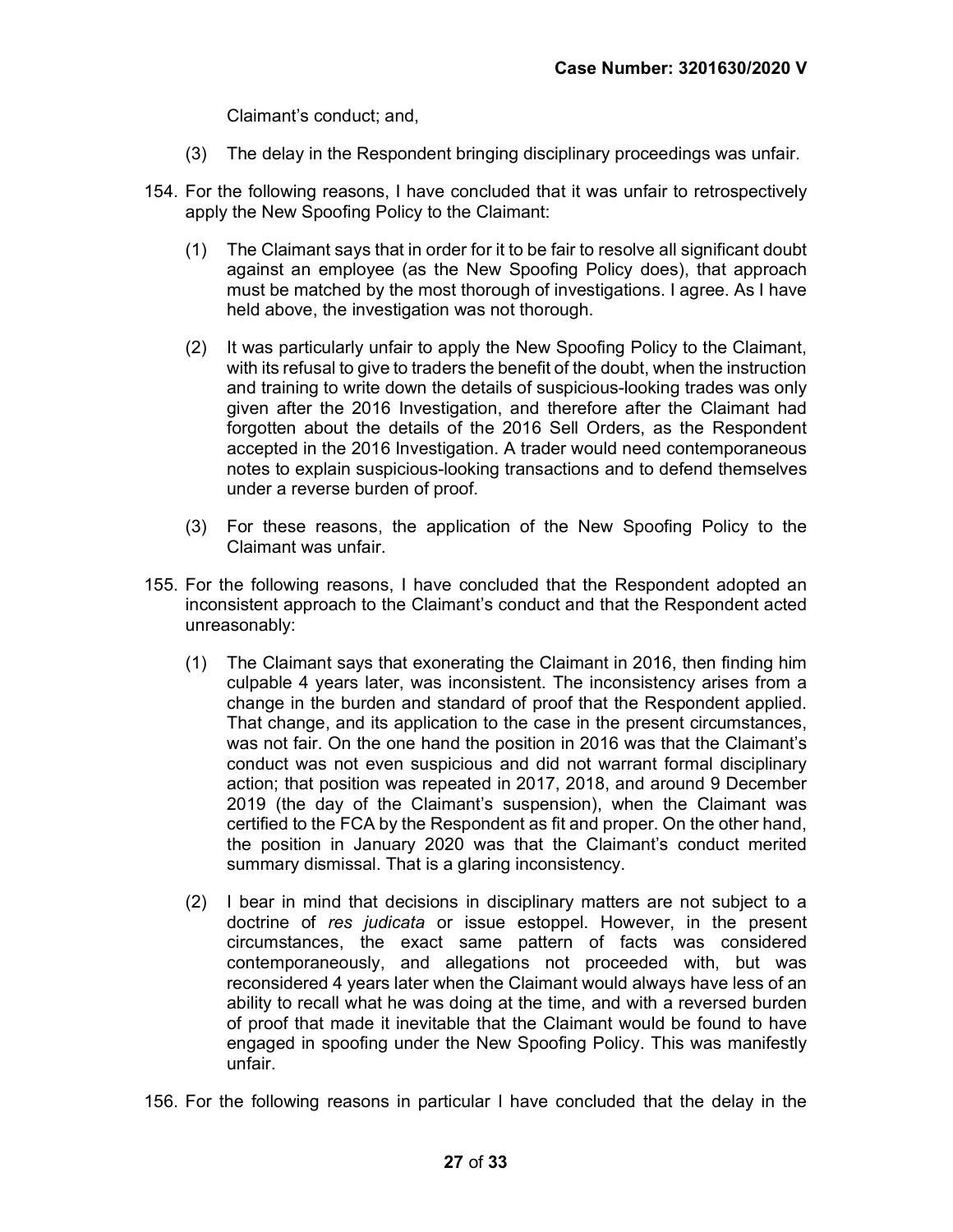Respondent bringing disciplinary proceedings was unfair:

- (1) The Claimant had little prospect of remembering the 2016 Sell Orders at the time of the 2016 Investigation. At that time his possible explanations were accepted. However, to revive the allegations 3 years later ensured that the Claimant would have no way to defend himself by giving full explanations for his actions. To then decide that the doubt that would inevitably remain in the Claimant's case must then be held against him was unreasonable.
- (2) The lapse of time affected potential witnesses' memories as well. If an investigation had taken place in 2016 then the Respondent and Claimant could have interviewed sales traders who dealt with the First Client Buy Order and the Second Client Buy Order, or the senior trader on the desk. By 2020 this was impossible. Indeed, under cross-examination at the hearing, Mr Thakur accepted this precise point.
- (3) Data available in 2016, such as the Claimant's starting position, was not so easily available in 2019.
- (4) The Respondent has no good reason for its delay. If it had been fair for the Claimant to be dismissed, then there was no reason to wait until 2020 to do this. It could have been done in 2016. The Respondent's unilateral decision to change its own rules did not create a reason to delay bringing disciplinary proceedings.
- 157. For all of these reasons individually and collectively, I conclude that dismissal fell outside the band of reasonable responses which a reasonable employer might have adopted.

#### Whether there was a breakdown of trust and confidence, or the Claimant's conduct would have resulted in the Respondent being unable to certify him as fit and proper to perform his role

- 158. The Respondent in its ET3 Response Form pleaded reliance on SOSR. However, the Respondent accepted in its written closing submissions that in reality in this case both "conduct" and "SOSR" are labels applied to the same basic belief or conclusion, that the Claimant had engaged in spoofing, and that this furnished the reason for the Claimant's dismissal. The Respondent did not advance further arguments at the hearing or in writing as to SOSR.
- 159. As I have set out above, the reason for dismissal was not SOSR, whether relating to a breakdown of trust and confidence or an inability to certify the Claimant. Nor was there a genuine belief that the Claimant had committed misconduct which could lead to a breach of the obligation of trust and confidence or the Respondent being unable to certify the Claimant as fit and proper to perform his role.
- 160. In any event, as the Respondent appears to accept, and as I would have decided anyway, the suggestion that there was SOSR covers the same ground as conduct in the present case. If the reason for dismissal related to the 2016 Sell Orders, and if there was a genuine belief that the Claimant had misconducted himself in relation to the 2016 Sell Orders, then applying the judgment in RS Components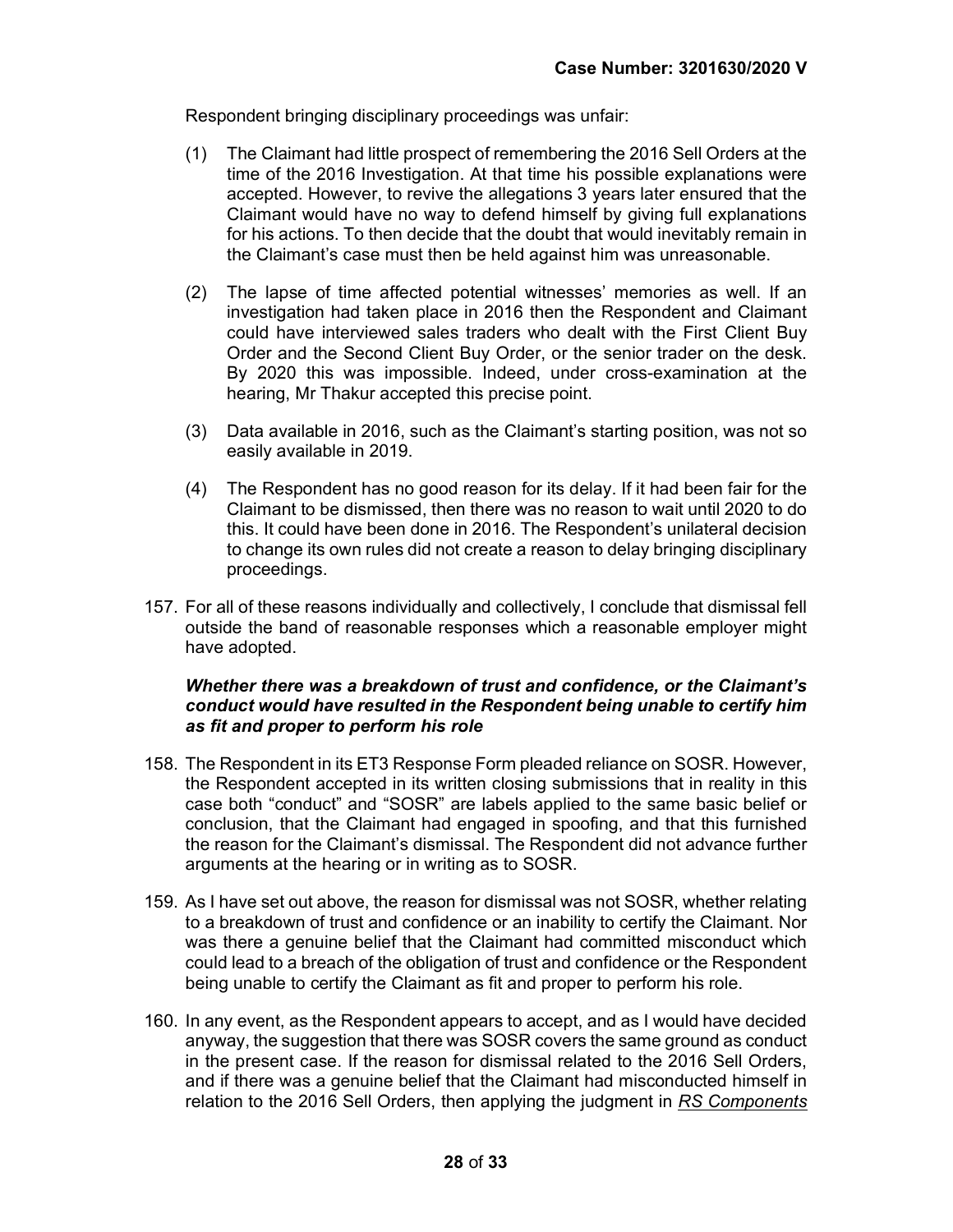v Irwin this would be a dismissal for the substantial reason of conduct, not for SOSR. As such, the Respondent would not be entitled to rely on SOSR as a reason for dismissal.

#### Whether breakdown in trust and confidence or inability to certify the Claimant would be SOSRs

161. If I was wrong about the reason for the dismissal, and the reason was in fact a breakdown in trust and confidence or an inability to certify the Claimant as a fit and proper to perform his role, then I might have concluded that the reason for dismissal amounted to SOSR. However, given the accepted overlap between misconduct and SOSR in this case, it would in practice be impossible to ascertain that there was SOSR outside the lens of the fairness of a dismissal based on conduct. The conclusions I have reached in relation to the unreasonableness of the investigation and the unfairness of the procedure would apply equally to a dismissal for SOSR. There would not be SOSR to dismiss.

#### Conclusions on remedy

162. This judgment provides only conclusions on certain principles relevant to remedy. A full remedy hearing will be required.

#### Contributory conduct

- 163. In reaching conclusions in relation to contributory conduct, it has been necessary for me to make findings about what the Claimant in fact did in relation to the 2016 Sell Orders.
- 164. As noted above, if the Claimant had not engaged in spoofing, then he could not be expected to remember his actions in relation to the 2016 Sell Orders, or his reasons for his actions. The Respondent's staff involved in the disciplinary and appeal process know that this is the case.
- 165. The Claimant was able to advance his buying interests very shortly after placing and deleting the 2016 Sell Orders. However, it is important to not mistake correlation for causation. There are uncountable variables which could have led to the satisfaction of the Claimant's buying interests. The First Sell Order and the Second Sell Order are two such variables. One matter which tells against the 2016 Sell Orders being the cause of the 16:33 Bid being filled is that after the Second Sell Order was placed and deleted, the 16:18 Bid remained in the market for over a second, and it was not filled. Only the 16:33 Bid, placed a further 2.1 seconds later, was filled. The truth is that the Respondent has always been in the dark about whether other variables existed which created more liquidity in the market. Neither the parties nor the Tribunal had, have, or could have, perfect knowledge of the market.
- 166. Whether or not the Claimant's actions in fact manipulated the market is of only limited relevance to the question of whether the Claimant's actions were intended to manipulate the market, and therefore whether he engaged in spoofing.
- 167. The commission received by the Respondent for the Second Client Buy Order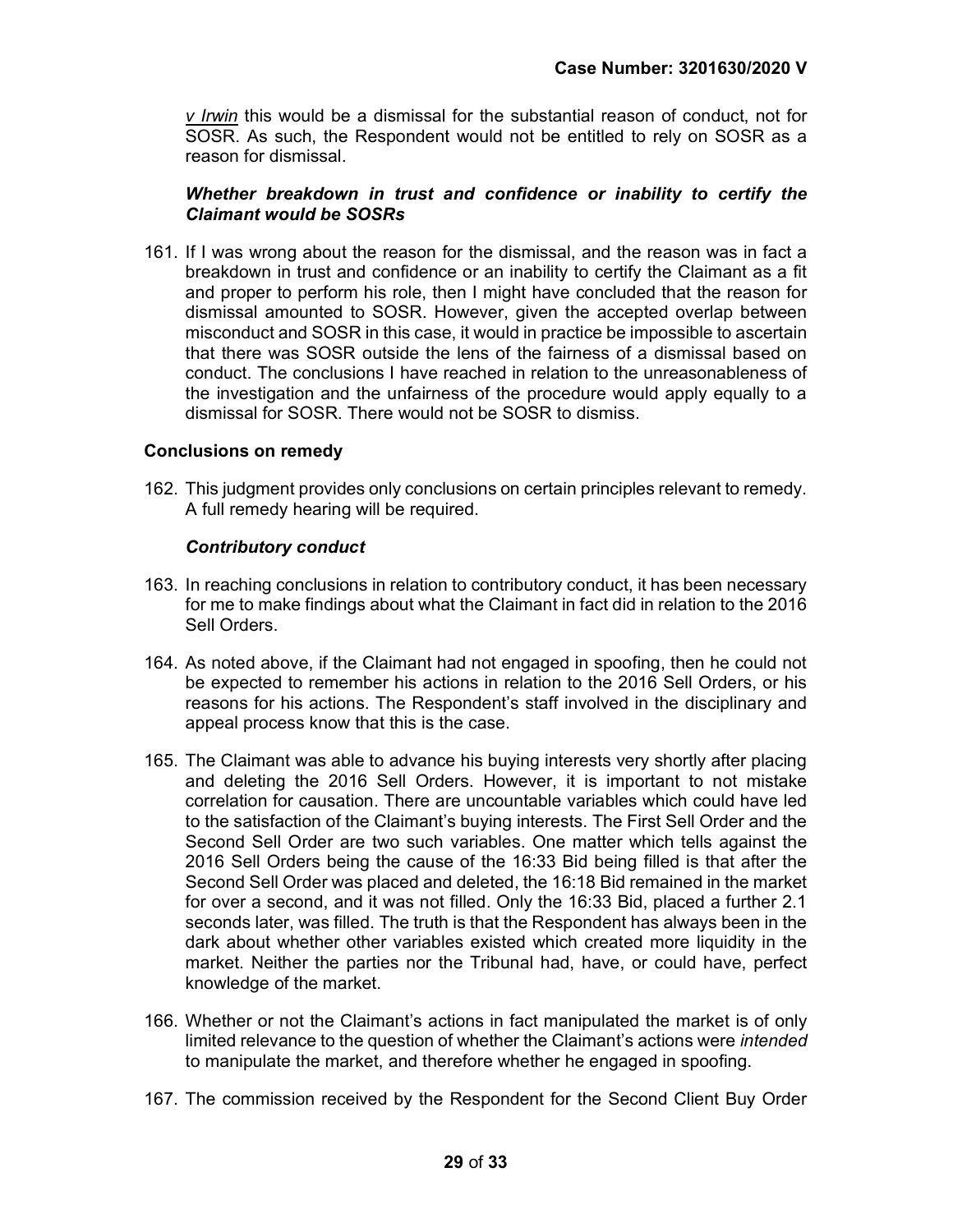was utterly insignificant. It could never have had any material impact on the Claimant or his remuneration.

- 168. The Claimant has dedicated his adult life to the financial services sector. This is the only occasion in which the Claimant is alleged to have ever manipulated the market.
- 169. In the way it has presented its case in relation to whether the Claimant engaged in spoofing, the Respondent committed a logical and statistical error. It identified that the Claimant did something consistent with manipulating the market. It identified that his actions on this occasion were unlikely to have occurred on this occasion for innocent reasons. It then sought to draw the inference that because his actions on this occasion were unlikely to have occurred on this occasion for innocent reasons, he must be guilty. This fails to factor in two matters: the unlikelihood of the Claimant having engaged in criminal activity on this one and only occasion for no discernible benefit; and the likelihood of a confluence of unlikely events occurring in one or more of its traders' trading careers at one point or another which, if unexplained, would look like spoofing.
- 170. The Respondent at all stages failed to consider that it is likely that a confluence of unlikely events at one time will happen over the course of either one person's career or the careers of all of its traders, of whom the Claimant was the unlucky one to whom the unlikely events happened. That is what has happened here. Each of the explanations the Claimant offered well after the event were more likely to be true than that he had engaged in criminal activity in respect of the 2016 Sell Orders which, to the Claimant, were entirely inconsequential.
- 171. I do not accept that the Claimant would risk his entire professional future for an insignificant trade, for an insignificant amount of money, which would provide to him no material financial or other benefit, or such a negligible benefit as to be in practice non-existent.
- 172. Based on the evidence presented to the Tribunal, I have found that the Claimant did not engage in spoofing.
- 173. The Claimant's conduct did not cause or contribute to his dismissal. Nor was it culpable or blameworthy. The 2016 Investigation rightly concluded that the Claimant's conduct did not even require a disciplinary process. The Claimant and other members of the Respondent's staff simply required further training.

#### Polkey reduction

- 174. Given the conclusions I have already reached as a whole, no Polkey deduction could be possible.
- 175. Further, the making of a Polkey deduction presupposes that a fair dismissal was possible in 2020. Even if the Claimant's dismissal was only procedurally unfair, in 2020 a fair procedure would have been impossible. The delay made it so. Further, the internal inconsistency in the Respondent's treatment of the Claimant's conduct in 2016 and 2020 would have been unjustifiably unfair. There is no basis on which to make a deduction from any award on the basis that the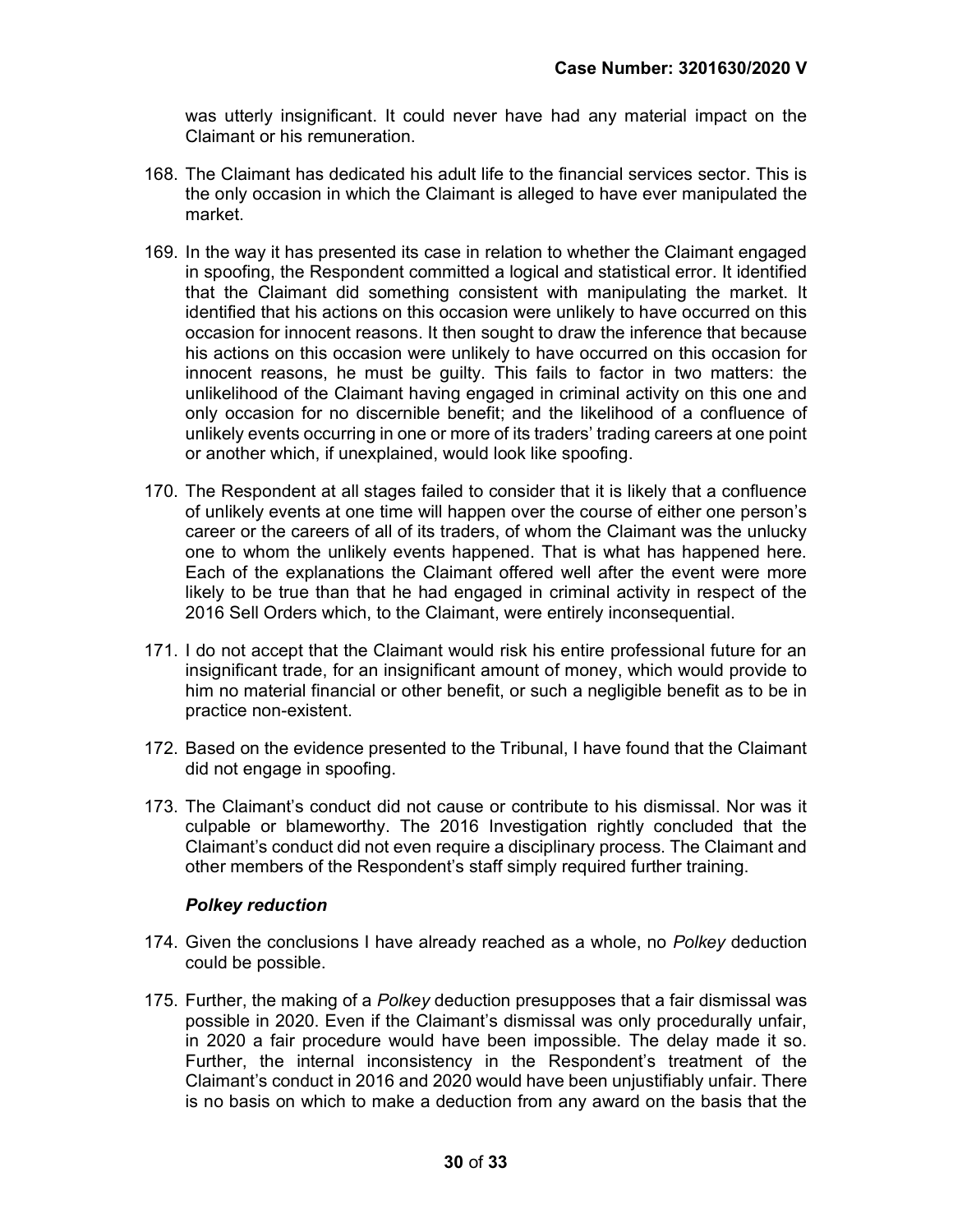Claimant would have been dismissed in any event had a fair procedure been followed.

## The ACAS Code of Practice on Disciplinary and Grievance Procedures

- 176. The Respondent breached the following passages of the ACAS Code of Practice on Disciplinary and Grievance Procedures:
	- (1) "Fairness and transparency are promoted by developing and using rules and procedures for handling disciplinary and grievance situations." The Claimant says that the use of the New Spoofing Policy in respect of the 2016 Sell Orders – which were placed over 3 years before the introduction of the New Spoofing Policy – breached this provision. In contrast, the Respondent says that the rules remained the same throughout, so this provision was not breached, as the rules were fair and transparent. I have concluded that the rules were not the same throughout: the reversal of the burden of proof contained within the New Spoofing Policy, and its retrospective application, involved the use of a rule that was unfair and could not be transparent, because it did not exist at the time of the 2016 Sell Orders. As such, this part of the Code has been breached.
	- (2) "[W]henever a disciplinary or grievance process is being followed it is important to deal with issues fairly. […] Employers should raise and deal with issues promptly and should not unreasonably delay meetings, decisions or confirmation of those decisions." The Claimant says that waiting 4 years to discipline him was unreasonable. In contrast, the Respondent says that the delay of 4 years between the 2016 Sell Orders and the disciplinary outcome should not be treated as a delay for the purpose of this part of the Code, because the disciplinary process was not being followed during the period of delay. Although the Respondent's reliance on the literal wording of the Code is superficially attractive, accepting the Respondent's case on this point would mean that it would be compliant with the Code for an employer to save up disciplinary matters for years and then deploy them at a time convenient to them, rather than airing them fairly and openly as they arise. This would undermine the purpose for which the Code was issued, as set out in section 199(1) of the Trade Union and Labour Relations (Consolidation) Act 1992, "of promoting the improvement of industrial relations". As such, this part of the Code has been breached.
	- (3) "In misconduct cases, where practicable, different people should carry out the investigation and disciplinary hearing." The Claimant says that the Respondent is an immense business in respect of which it was practicable for different people to carry out the investigation and the disciplinary hearing, but that the Respondent nonetheless only used Mr Bristow for both purposes. In contrast, the Respondent says that the investigation actually took place in 2016, and that Mr Bristow only carried out the disciplinary hearing. However, the Respondent's position does not reflect what actually occurred. Mr Bristow carried out a full, if insufficient, investigation in 2019 and 2020, which relied only partly on the 2016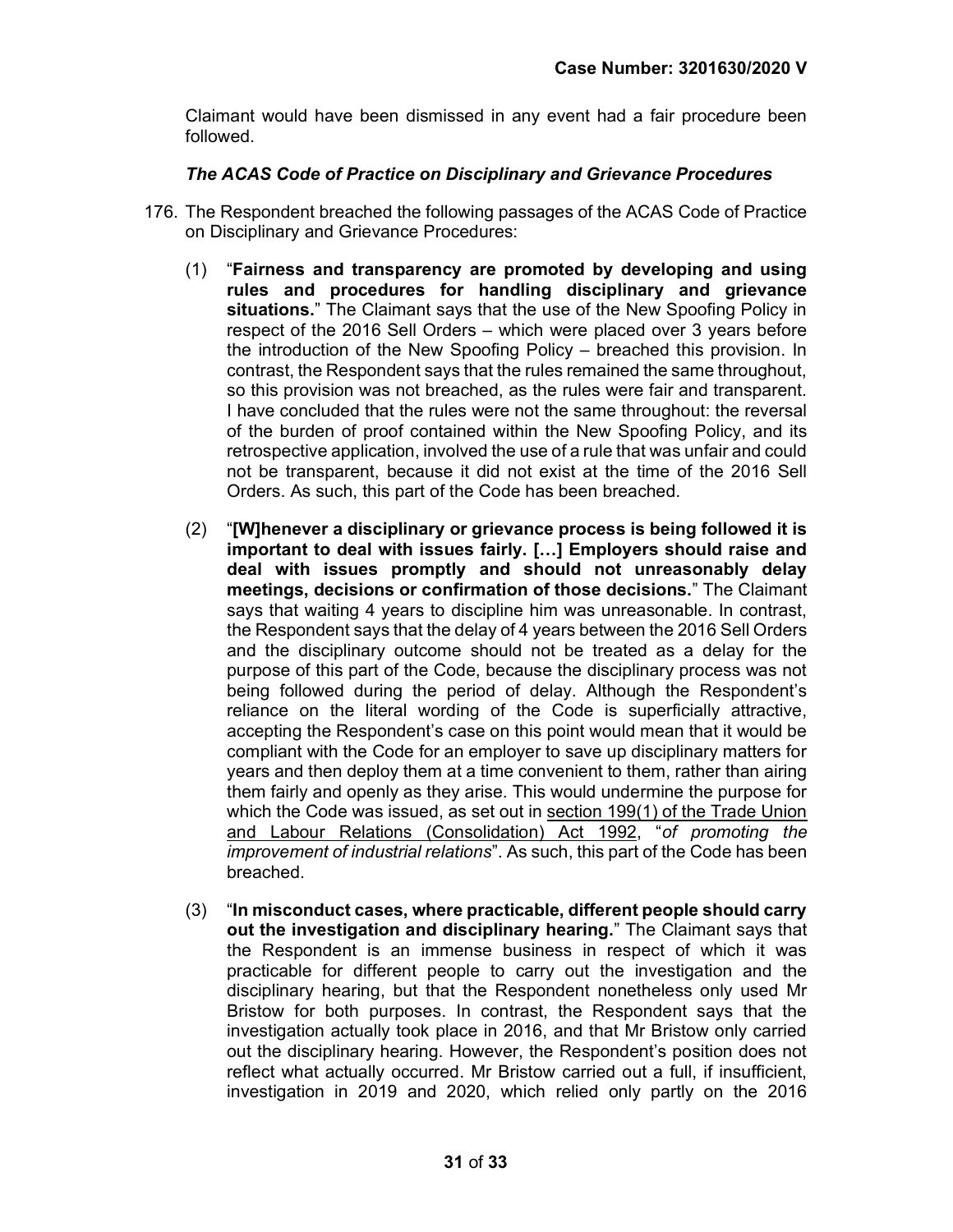Investigation. He was the investigator and the disciplinary decision-maker. As such, this part of the Code has been breached.

- 177. Each of these breaches, individually and cumulatively, were unreasonable. In respect of the lack of transparency, it was open to the Respondent to only apply the New Spoofing Policy prospectively: applying it retrospectively was unreasonable. In respect of delay, in 2016 the Respondent could have dealt with the 2016 Sell Orders as a disciplinary matter but chose not to. It had actively turned its attention to the issue. Delaying taking disciplinary action for 4 years was unreasonable. In respect of a failure to separate the roles of investigator and disciplinary decision-maker, given the administrative resources available to the Respondent, the unreasonableness of this failure speaks for itself.
- 178. Whether any award should be increased as a result of the breaches of the Code, and if so by how much, is a matter to be decided at a hearing.

 Employment Judge S Knight Date: 29 June 2021